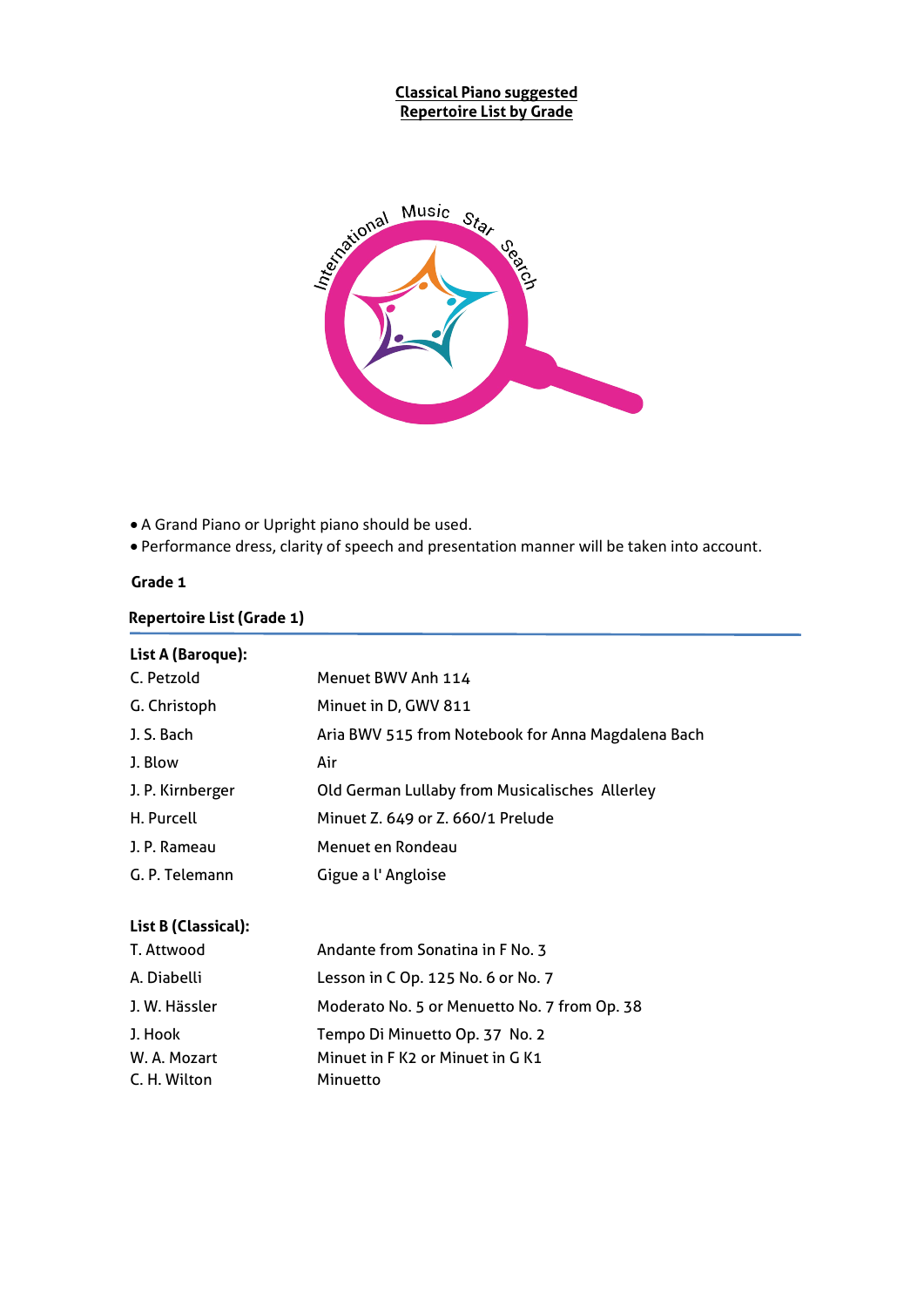## **List C (Romantic):**

| A. Sartorio    | On Tip-Toe Op. 783 No. 8    |
|----------------|-----------------------------|
| C. Brunner     | Lesson in D, Op. 487 No. 41 |
| T. Dunhill     | <b>Swaying Branches</b>     |
| J. B. Duvernoy | Study in F Op. 176 No. 17   |
| Le Couppey     | Melody in F                 |
| R. Schumann    | Melody Op. 68 No. 1         |
| R. Schumann    | Soldier's March No. 2       |

## **List D (Modern from 1900 to Present) :**

| <b>B.</b> Bartók | Playtime, Hankerchief Dance or Folk Dance. From Bartók Pieces for Children. |
|------------------|-----------------------------------------------------------------------------|
| C. Rollin        | El Conquistador from Favourite Solos Bk 2                                   |
| E. Satie         | Tiresome Prank No. 3                                                        |
| D. Kabalevsky    | A Sad Tale Op. 39 No. 16 or No. 14 A Fable                                  |
| M. Mier          | Frog on a Log from Favourite Solos Bk 1                                     |
| P. Hall          | The Witch's lair from Piano Time Pieces Bk 1                                |
| P. Cashian       | Orbit from Spectrum 4                                                       |

#### **Grade 2**

## **Repertoire List (Grade 2)**

| st A (Baroque):   |                                                                |
|-------------------|----------------------------------------------------------------|
| P. E. Bach        | March in D BWV Anh 122                                         |
| Petzold           | Minuet in G minor BWV Anh 115                                  |
| F. Handel         | March in G HWV 419                                             |
| F. Handel         | Air in G minor HWV 467                                         |
| C. F. Bach        | Polonaise in F BR A123/ Wf XII:10                              |
| 5. Bach           | Minuet in G BWV Anh. 116                                       |
| 5. Bach           | Musette in D BWV Anh 126                                       |
| 5. Bach           | Polonaise in G minor BWV Anh 119                               |
| Purcell           | Saraband in D Z. D219/2                                        |
| P. Telemann       | Allegro from Fuga Prima TWV 30. Easy Fugues with Little Pieces |
| st B (Classical): |                                                                |
| Attwood           | Allegro from Sonatina No. 1 in G                               |
| v. Beethoven      | Sonatina in G Anh 5. 1st or 2nd movt                           |
| Clementi          | Sonatina in C Op. 36 No. 3 2nd movt                            |

| ------------ |                                                                                       |
|--------------|---------------------------------------------------------------------------------------|
| G. Türk      | No. 24 Ubung macht den Meister from Kliene Handstucke fur angehende<br>Klavierspieler |
|              |                                                                                       |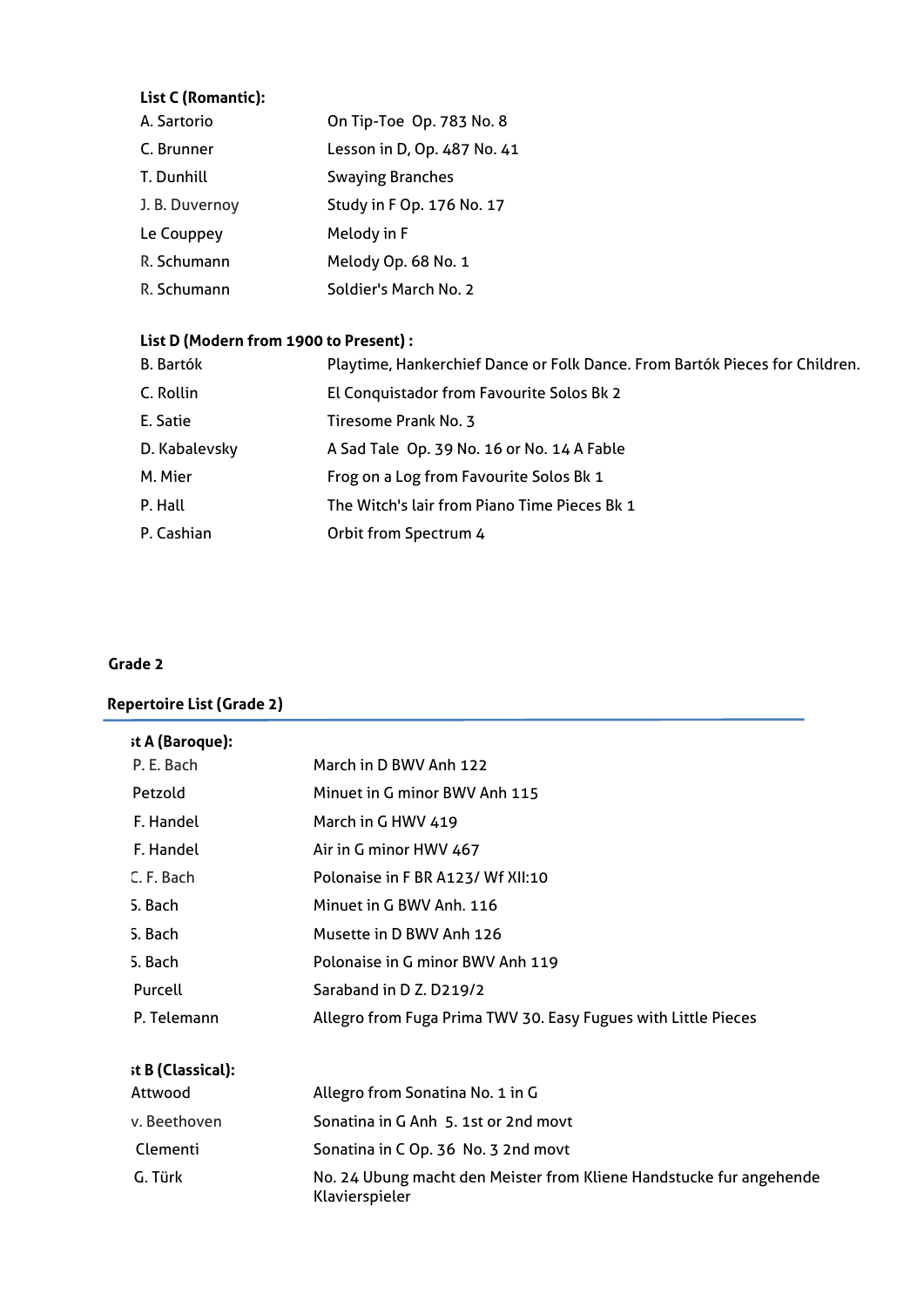| J. W. Hässler | Allegro assai No. 34 from Op. 38 or No. 48 Poco allegro |
|---------------|---------------------------------------------------------|
| J. Haydn      | Sonata in G Hob XVI/8 Last movt                         |
| W. A. Mozart  | Minuet in F K 5                                         |
| W. A. Mozart  | Minuet in D K 94                                        |
| W. A. Mozart  | Allegro in B flat K3                                    |

## **List C (Romantic):**

| J. F. F. Burgmüller | Candour Op. 100 No. 1 or Arabesque No. 2                  |  |
|---------------------|-----------------------------------------------------------|--|
| C. Reinecke         | Sonatina in C Op. 136 No. 1 Allegretto                    |  |
| F. Baumfelder       | Peasant Dance Op. 208 No. 5                               |  |
| C. Gurlitt          | The Fair                                                  |  |
| C. Gurlitt          | Study in A minor Op. 82 No. 52                            |  |
| G. Merkel           | Children's March Op. 31 No. 1                             |  |
| R. Volkmann         | Grandmother's Song Op. 27 No. 4                           |  |
| R. Schumann         | Humming Song, Op. 68 No. 3                                |  |
| P. I. Tchaikovsky   | The Doll's Funeral Op. 39 No. 8 or Mazurka No. 10         |  |
| P. I. Tchaikovsky   | Old French Song No. 16 or Italian Song No. 15 from Op. 39 |  |
| T. F. Kirchner      | No. 8 or 9 from Miniatures Op. 62                         |  |
| W. Smallwood        | The Harebell                                              |  |

## **List D (Modern from 1900 to Present) :**

| A. Hedges         | Miniature Railway from "Playground" Studio 21 Bk 1                                         |
|-------------------|--------------------------------------------------------------------------------------------|
| <b>B.</b> Bartók  | Children's Game No. 8 from For Children Vol 1                                              |
| <b>B.</b> Barrell | Intrada No. 1 of 5 Bagatelles for Piano Op. 87                                             |
| C. Rollin         | Legends of the Canyon. From Favourite Solos Bk 2                                           |
| G. Hengeveld      | Tango from 13 Easy Improvisations. Studio 21 Bk 2                                          |
| M. Tajcevic       | No. 7 or 9 from Lieder Von der Mur-Insel Kliene Stucke fur Klavier                         |
| M. Rose           | Spring Shower from Party Time. 15 party pieces for Piano                                   |
| M. Urbaitis       | Longing for time's faraway, vanishing things. From Spectrum 4. Compiled<br>by Thalia Myers |
| D. Kabalevsky     | No. 2 Song from Children's Pieces Op. 27 Or No. 13                                         |
| P. Sculthorpe     | Left Bank Waltz from Two Easy Pieces                                                       |
|                   |                                                                                            |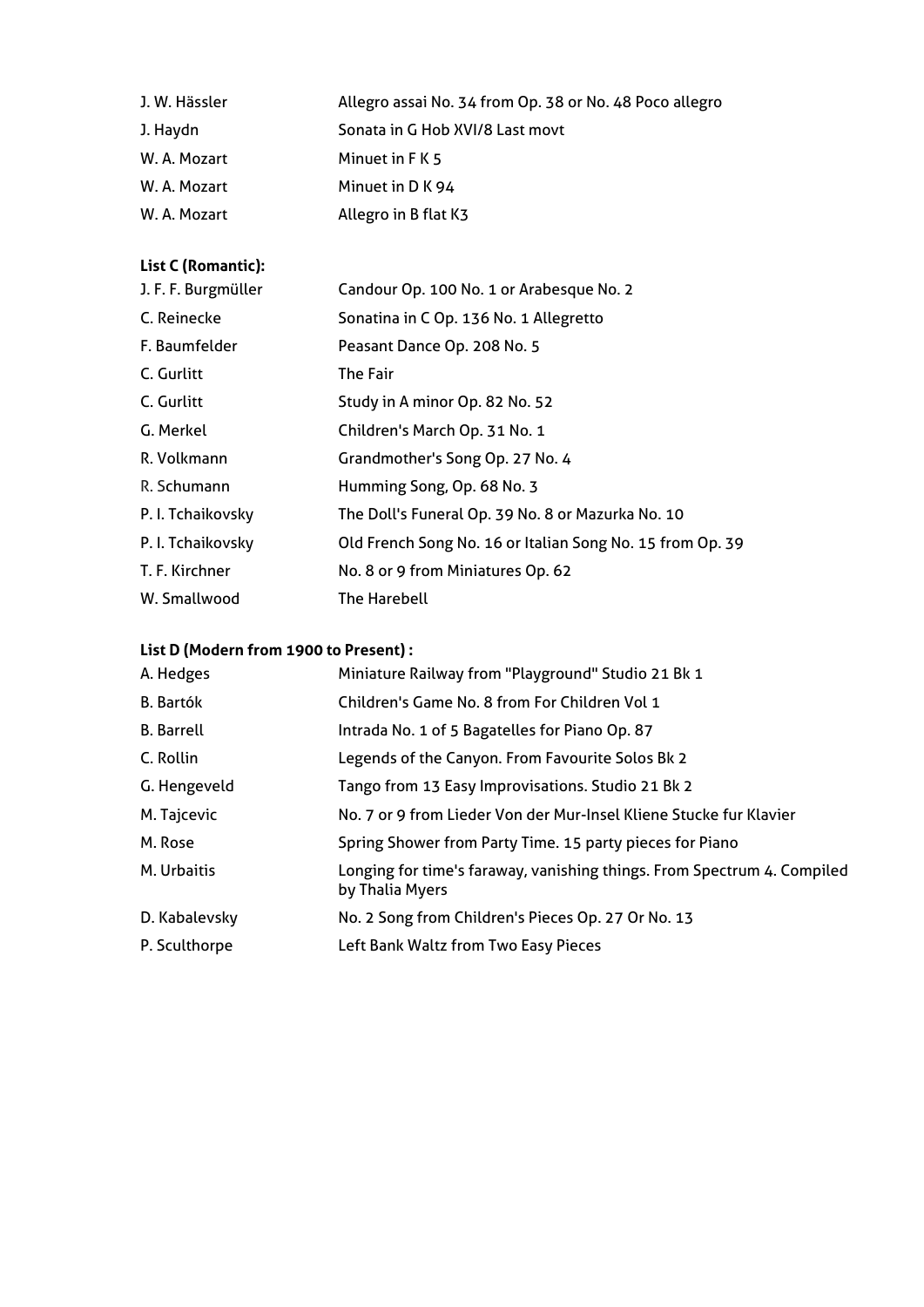## **Grade 3**

#### **Repertoire List (Grade 3)**

| List A (Baroque): |                                                     |
|-------------------|-----------------------------------------------------|
| G. F. Handel      | Allegro HWV582                                      |
| J.S. Bach         | Prelude in C minor BWV 999                          |
| J.S. Bach         | Polonaise in F BWV Anh.117a                         |
| J. P. Rameau      | No. 8 Tambourin from Pieces de Clavecin             |
| J. P. Rameau      | La Boiteuse from Pieces de Clavecin Troisieme Suite |
| D. Scarlatti      |                                                     |
| D. Scarlatti      | Sonata in D minor K 34                              |
| G. P. Telemann    | Sonata in C minor K 40                              |
| G. P. Telemann    | Fantasia No. 1 in D Allegro from TWV 33             |
|                   | Fantasia No. 3 in E Vivace from TWV 33              |

## **List B (Classical):**

| T. Attwood      | Rondo from Sonatina in C No. 2                    |
|-----------------|---------------------------------------------------|
| L. v. Beethoven | Sonatina in F Anh 5 1st or 2nd movt               |
| M. Clementi     | Sonatina in C Op. 36 No. 1 3rd movt               |
| A. Diabelli     | Sonatina Op. 168 No. 7 3rd movt                   |
| A. Diabelli     | Sonatina Op. 168 No. 1 2nd movt                   |
| G. Benda        | Sonatina No. 17 in D                              |
| J. Haydn        | Deutscher Walzer from 12 German Dances Hob IX:10  |
| J. N. Hummel    | Allegretto in D from Klavierschule, No. 47        |
| J. Schmitt      | Sonatina in A Op. 207 No. 2 Allegretto            |
| J. Hook         | Pastorale Op. 25                                  |
| L. Mozart       | Notebook for Nannerl, No. 37 From Studio 21. Bk 2 |

| A. Ellmenreich      | Spinning Song Op. 14 No. 4                              |
|---------------------|---------------------------------------------------------|
| J. F. F. Burgmüller | Consolation or Innocence or The Chatterbox from Op. 100 |
| Cui                 | Innocent Frankness Op. 20 No. 1                         |
| C. Gurlitt          | Sonatina in G Op. 76 No. 2 Moderato                     |
| C. Gurlitt          | Sonatina in C No. 1 Op. 214 3rd movt                    |
| T. Kirchner         | No. 2 or 3 from Miniatures Op. 62                       |
| T. Kullak           | The Clock on the Wall Op. 62 No. 2                      |
| L. Streabbog        | Little Fairy Waltz Op. 105 No. 1                        |
| F. Schubert         | Waltz in A flat D365/3                                  |
| R. Schumann         | First Loss Op. 68 No. 16                                |
| R. Schumann         | The Merry Peasant Op. 68 No. 10                         |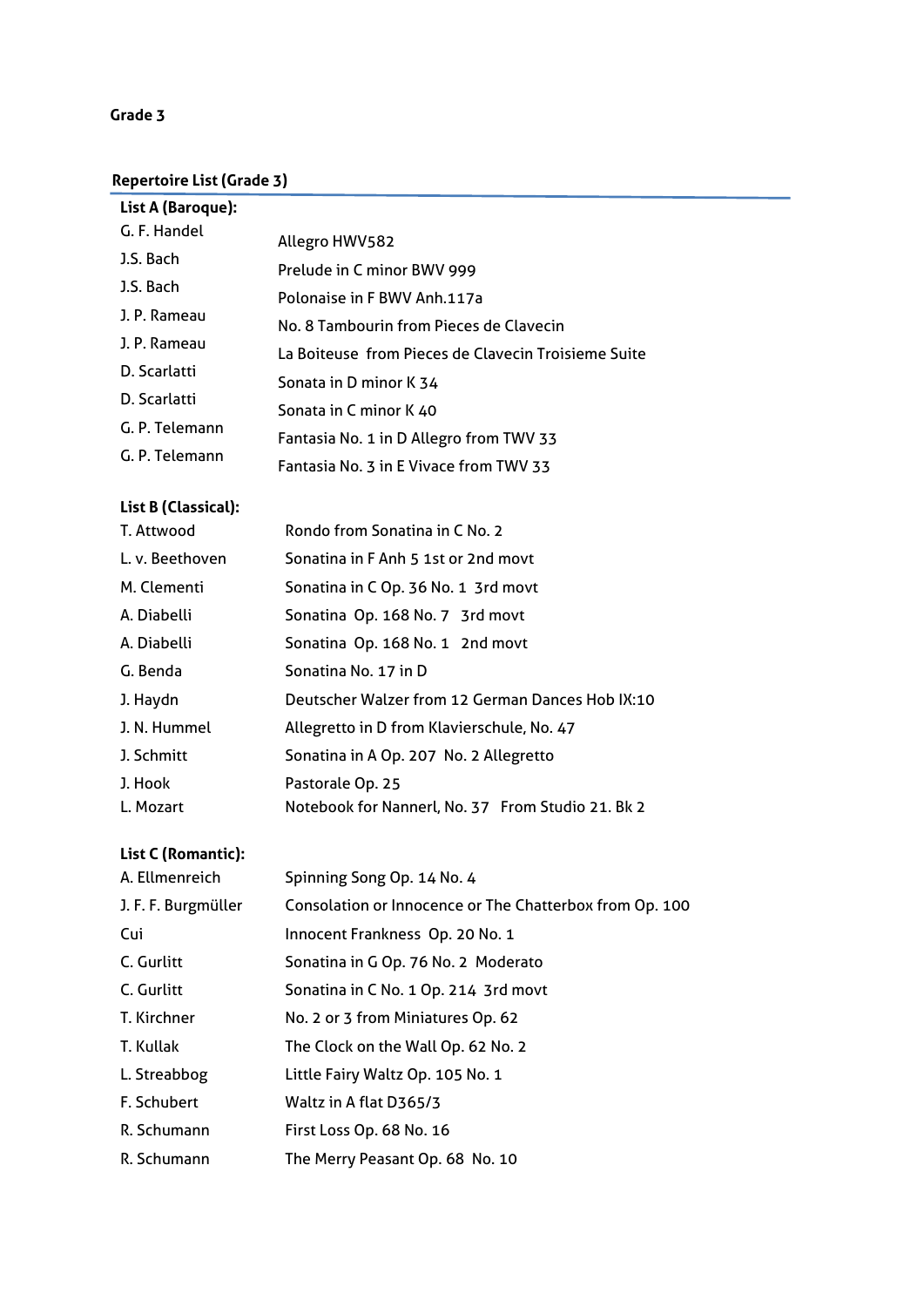| R. Schumann       | A Little Study Op. 68 No. 14 |
|-------------------|------------------------------|
| P. I. Tchaikovsky | Morning Prayer Op. 39 No. 1  |
| S. Heller         | Curious Story Op. 138 No. 9  |
| T. Oesten         | Doll's Dream                 |

## **List D (Modern from 1900 to Present) :**

| <b>B.</b> Bartók | No. 2 from Rumanische Volkstanze                                                                    |
|------------------|-----------------------------------------------------------------------------------------------------|
| C. Rollin        | Tango Tangle from Favorite Solos Bk 2                                                               |
| D. Agay          | Sonatina Toccata. From Vol 67 Sonatas & Sonatinas Classics to Moderns. Music<br>for Millions Series |
| D. Burrell       | The Little Bear No. 3 from Constellations. Compiled by Thalia Myers Spectrum<br>2                   |
| J. Takacs        | Spanish Donkey- Driver. Studio 21 Bk 1                                                              |
| D. Kabalevsky    | Toccatina Op. 27 No. 12                                                                             |
| K. Leighton      | The Swan from Pieces for Angela Op. 47                                                              |
| A. Khachaturian  | On the Trampoline from 10 Pieces for the Young Pianist.                                             |
| A. Khachaturian  | Ivan Can't Go Out Today from Adventures of Ivan                                                     |
| M. Poot          | Joyful Departure from "In All Directions" Studio 21 Bk 2                                            |
| R. Bennett       | Diversions No. 1 Studio 21 Bk 2                                                                     |
| John Kember      | Mississippi Rag. From Play It Again Piano Book 1, Schott                                            |
| Shao Ying LOW    | A Little Waltz                                                                                      |

## **Grade 4**

## **Repertoire List (Grade 4)**

| List A (Baroque): |                                                                |
|-------------------|----------------------------------------------------------------|
| G. F. Handel      | Sonatina in G HWV 582                                          |
| G. F. Handel      | Sonatina in B flat B60/27                                      |
| J. S. Bach        | No. 1 from Two Part Invention                                  |
| J. S. Bach        | Prelude in C minor BWV 934                                     |
| J. S. Bach        | Prelude in D minor BWV 926                                     |
| J. P. Rameau      | La Villageoise or La Folette (Rondeau) from Pieces de clavecin |
| D. Scarlatti      | Sonata in A K 74                                               |
| D. Scarlatti      | Sonata in G K 391                                              |
| G. P. Telemann    | Fantaisies pour le clavessin TWV 33. Fantasia No. 12 Vivace    |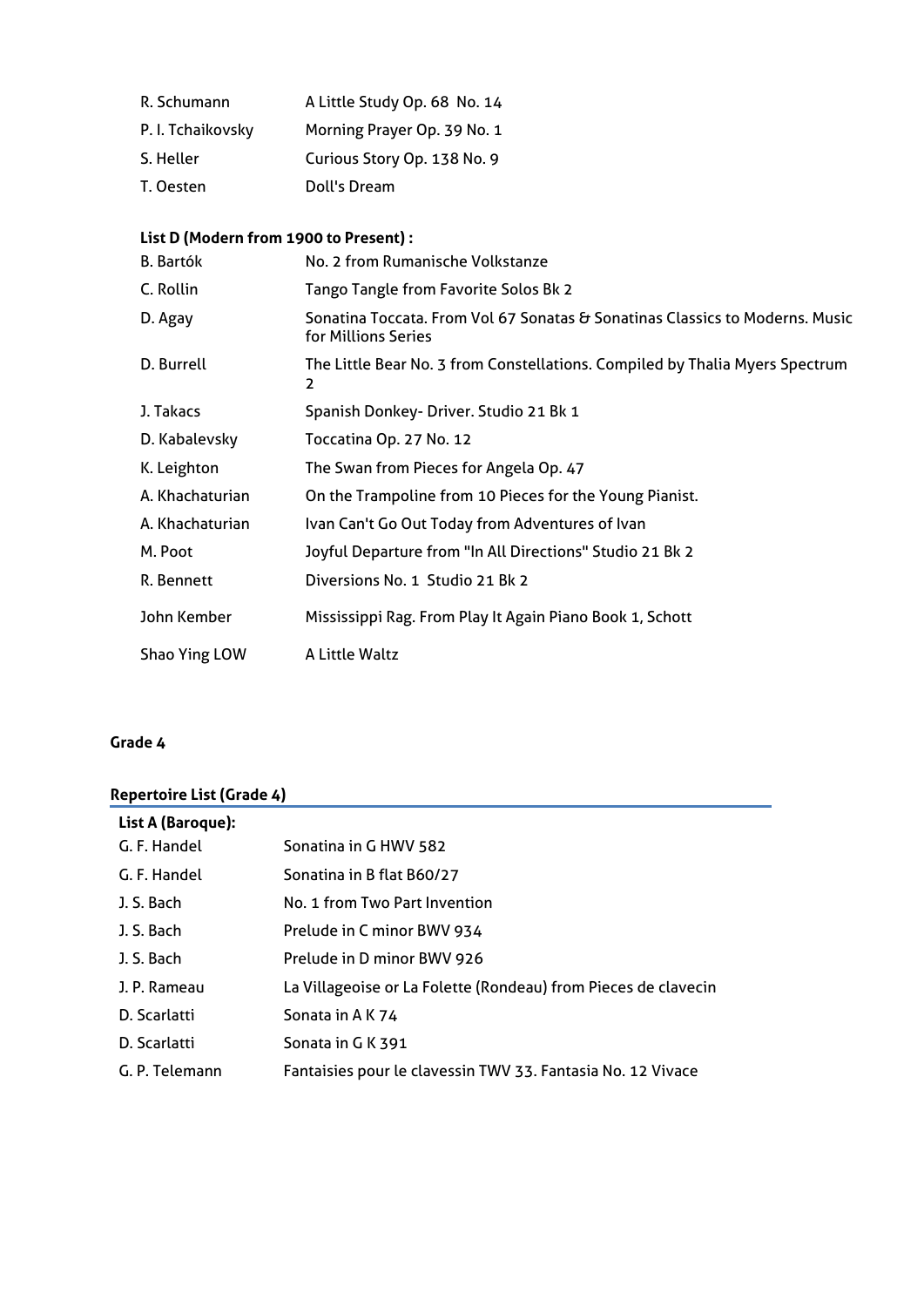## **List B (Classical):**

| L. v. Beethoven | Lustig Und Traurig WoO 54                              |
|-----------------|--------------------------------------------------------|
| L. v. Beethoven | Fur Elise WoO 59                                       |
| L. v. Beethoven | Bagatelle Op. 33 No. 3                                 |
| M. Clementi     | Sonatina in G Op. 36 No. 5 2nd movt                    |
| M. Clementi     | Sonatina in G Op. 36 No. 2 1st or 3rd movt             |
| M. Clementi     | Sonatina in F Op. 36 No. 4 2nd movt                    |
| C. P. E. Bach   | Allegro in A Wq.116/16                                 |
| A. Diabelli     | Sonatina in F Op. 168 No. 1 1st movt or 3rd movt       |
| A. Diabelli     | Sonatina in C Op. 168 No. 3 3rd movt                   |
| A. Diabelli     | Sonatina in B flat Op. 168 No. 4 2nd movt              |
| G. Benda        | Sonatina No. 3 in A minor or No. 8 in D or No. 20 in G |
| J. Haydn        | Sonata No. 37 in D 3rd movt                            |
| J. B. Vanhal    | Sonatina in C No. 6 book 1                             |

## **List C (Romantic):**

| J. F. F. Burgmüller | Either No Austrian Dance or Tarantelle Op. 100 |
|---------------------|------------------------------------------------|
| E. Grieg            | Waltz Op. 12 No. 2                             |
| E. Grieg            | Grandmother's Minuet Op. 68 No. 2              |
| E. Grieg            | Album Leaf Op. 12 No. 7                        |
| H. Lichner          | At Home Op. 134 No. 6 or Tulip Op. 111 No. 4   |
| G. Karganov         | Russian Dance Op. 25 No. 8                     |
| L. Köhler           | Christmas Bells Op. 210 No. 25                 |
| R. Schumann         | Knight Rupert Op. 68 No. 12                    |
| R. Schumann         | Sonatina in G, Allegro Op. 118 No. 1           |
| R. Schumann         | Romanze Op. 68 No. 19                          |
| R. Schumann         | Siciliano Op. 68 No. 11                        |
| S. Heller           | Avalanche Op. 45 No. 2                         |
|                     |                                                |

## **List D (Modern from 1900 to Present):**

| A. Tcherepnin    | Bagatelle Op. 5 No. 1                                       |
|------------------|-------------------------------------------------------------|
| A. Khachaturian  | Two Ladies Gossiping from Children's album Bk 2             |
| <b>B.</b> Bartók | No. 123 a or b from Mikrokosmos bk 5                        |
| A. Copland       | Down a Country Lane                                         |
| D. Kabalevsky    | Lyrical Piece Op. 27 No. 16                                 |
| D. Kabalevsky    | legend Op.27 No. 20                                         |
| D. Kabalevsky    | Sonatina Op. 27 No. 18                                      |
| K. Leighton      | Little Mix from Pieces for Angela Op. 47                    |
| S. Glasser       | Simpkins has a Toothache. From Composers Series 2. Bosworth |
| S. Dodgson       | Parkers' Piece. from Composers Series 2 Bosworth            |

M. Spanswick Voices in My Head. From No Words Necessary, Schott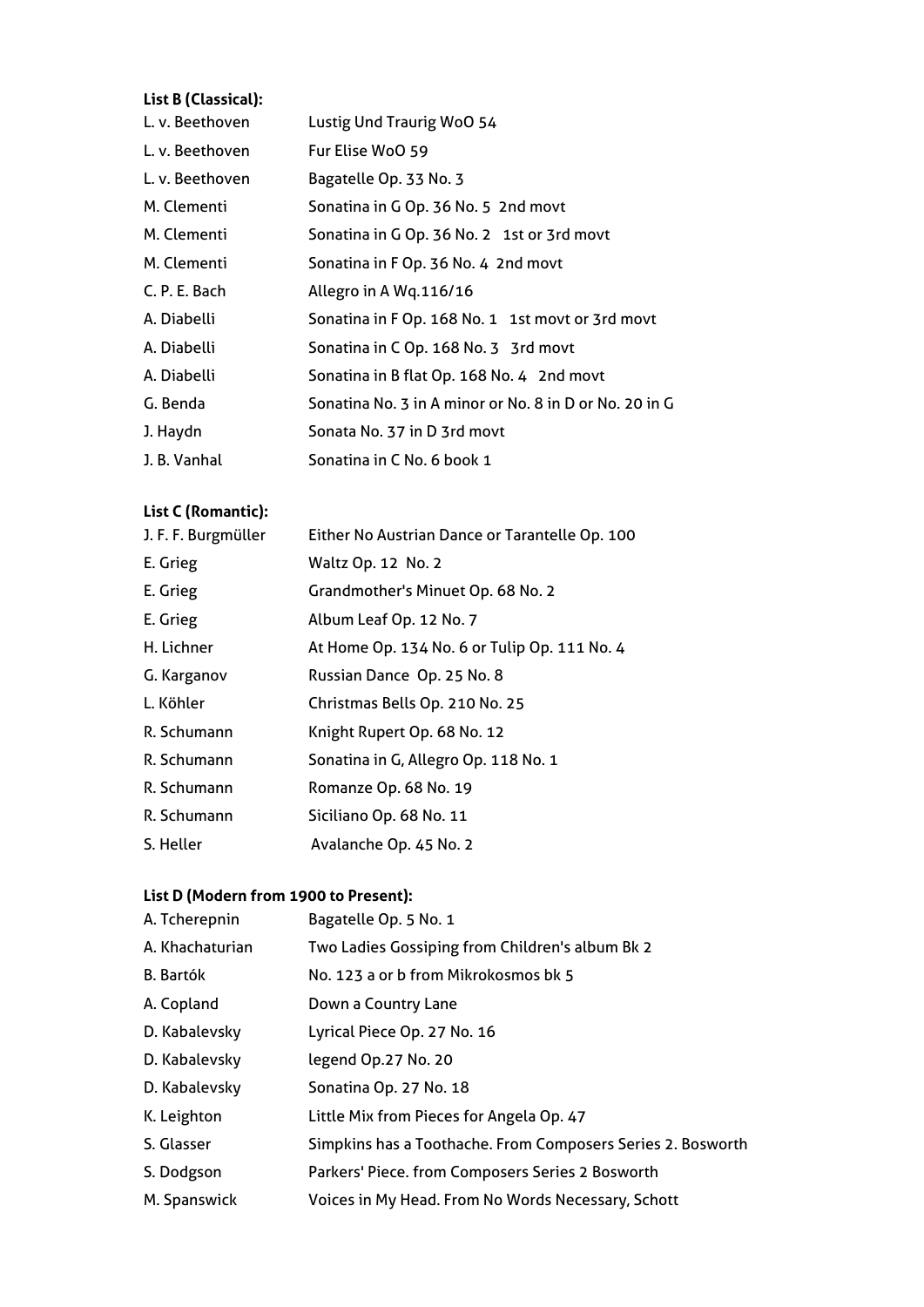#### **Grade 5**

## **Repertoire List (Grade 5)**

| List A (Baroque): |                                                                          |
|-------------------|--------------------------------------------------------------------------|
| G. F. Handel      | Corrant from Suite in B flat. B60/15                                     |
| J. S. Bach        | Any one of the following from the two part inventions. No. 3, 4, 8 or 11 |
| J. S. Bach        | Prelude in G Minor BWV 930                                               |
| J. S. Bach        | Prelude in E minor BWV 938                                               |
| J. S. Bach        | Prelude in D minor BWV 935                                               |
| D. Scarlatti      | Sonata in C k95                                                          |
| G. P. Telemann    | Fuga prima TWV 30 No. 21                                                 |
|                   |                                                                          |

# **List B (Classical):**

| LIST B (CLASSICAL): |                                                 |
|---------------------|-------------------------------------------------|
| L. v. Beethoven     | Bagatelle in G minor Op. 119 No. 1              |
| L. v. Beethoven     | Sonata in G minor Op. 49 No. 1 1st movt         |
| M. Clementi         | Sonatina in C Op. 36 No. 3 1st movt or 3rd movt |
| M. Clementi         | Sonatina in F Op. 36 No. 4 3rd movt             |
| M. Clementi         | Sonatina in G Op. 36 No. 5 3rd movt             |
| J. L. Dussek        | Sonatina in C Op. 20 No. 2 Rondo 2nd movt       |
| J. Haydn            | Sonata in D No, 33 3rd movt                     |
| J. B. Vanhal        | Allegretto in A Op. 41 No. 12                   |
| F. Kuhlau           | Sonatina in C Op. 20 No. 1 1st or 3rd movt      |
| F. Kuhlau           | Sonatina in C Op. 55 No. 3 1st movt             |
| W. A. Mozart        | Adagio in CK 356                                |
| W. A. Mozart        | Sonata in C k 545 1st or 3rd movt               |

| J. Brahms           | Waltz No. 9 Op. 39                                           |
|---------------------|--------------------------------------------------------------|
| J. F. F. Burgmüller | Music of the Angels Op. 100 No. 21                           |
| J. F. F. Burgmüller | La chevaleresque Op. 100 No. 25                              |
| F. Chopin           | Prelude Op. 28 No. 6                                         |
| H. Lichner          | On the Meadow Op. 95 No. 2                                   |
| A. Lyadov           | Prelude in D minor Op. 40 No. 3                              |
| E. Macdowell        | Romance Op. 39 No. 3                                         |
| F. Mendelssohn      | Song Without Words in E Op. 30 No. 3                         |
| N.V. Gade           | Boys' Merry-Go-Round. from Children's Christmas Op. 36 No. 2 |
| F. Schubert         | Valse Nobles Op. 77 No. 9 or 12                              |
| R. Schumann         | Lonely Flowers from Waldszenen Op. 82 No. 3                  |
| R. Schumann         | Pierrot from Carnaval Op. 9                                  |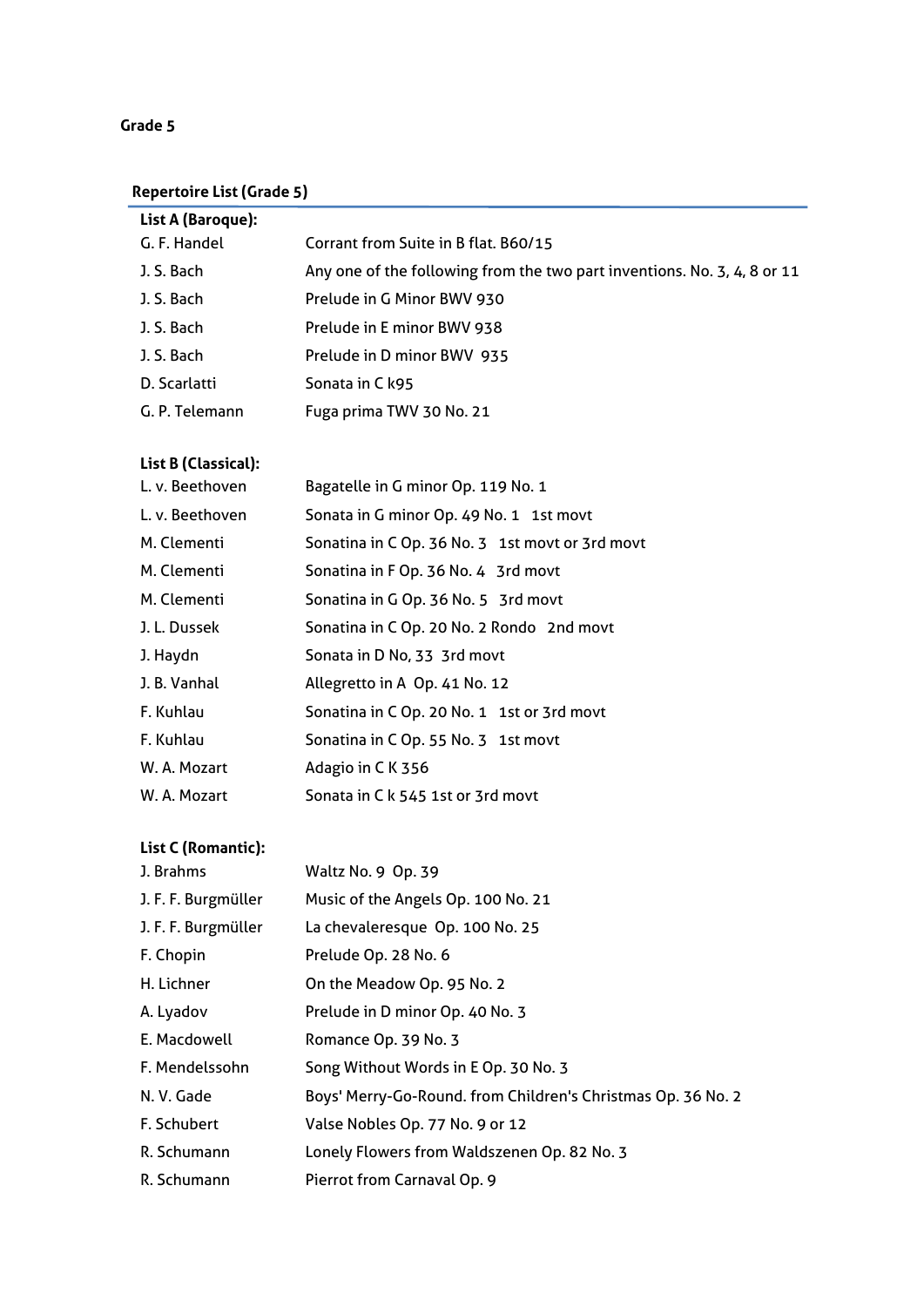| R. Schumann | Valse Allemande from Carnaval Op. 9 |  |  |
|-------------|-------------------------------------|--|--|
|-------------|-------------------------------------|--|--|

#### **List D (Modern from 1900 to Present):**

| C. Scott      | A song from the East Op. 54 No 2               |
|---------------|------------------------------------------------|
| D. Milhaud    | Saudades do Brasil Op. 67 Sorocaba             |
| D. Milhaud    | Quatre Romances sans paroles Op. 129 No. 2     |
| C. Debussy    | Le Petit Negre. The Little Negro               |
| D. Ellington  | Take Love Easy or Sophisticated Lady           |
| G. Antheil    | Berceuse for Thomas Montgomery Newman (1955)   |
| G. Antheil    | Valentine Waltzes No. 1 (1949)                 |
| S. Joplin     | The Sycamore or Swipesy                        |
| D. Kabalevsky | Etude in A minor Op.27 No. 3                   |
| K. Leighton   | Leap Frog from Pieces for Angela               |
| P. Sculthorpe | Flowers from Night Pieces (1971)               |
| M. Spanswick  | Karma. From Play It Again Piano Book 1, Schott |
| Shao Ying LOW | Hommage à Satie                                |

#### **Grade 6**

## **Repertoire List (Grade 6)**

## **List A (Baroque) :**

| G. F. Handel   | Capriccio in F major, HWV 481                      |
|----------------|----------------------------------------------------|
| J. S. Bach     | No. 13 or 14 or 15 from the 2 Part Inventions      |
| M. Benedetto   | Sonata in B flat, SF 742, Presto                   |
| D. Scarlatti   | Sonata in in D minor, K9                           |
| D. Scarlatti   | Sonata in F minor, K 519                           |
| G. P. Telemann | Fantasie No. 9 in E minor. Flateusement & Vivement |

## **List B (Classical):**

| L. v. Beethoven | 6 Variations in G WoO 70                  |
|-----------------|-------------------------------------------|
| L. v. Beethoven | Rondo WoO 48                              |
| L. v. Beethoven | 6 Ecossaises WoO 83                       |
| M. Clementi     | Sonatina in G Op. 36 No. 5 1st movt       |
| M. Clementi     | Sonatina in D Op. 36 No. 6 1st movt       |
| C. P. E Bach    | Sonata in C Wq 62/10 H59 2nd movt         |
| C. P. E Bach    | Sonata in E minor Wq 65/30 H 106 3rd movt |
| J. L. Dussek    | Sonatina in E flat Op. 20 No. 6 1st movt  |
| J. L. Dussek    | Sonatina in G major Op. 20 No. 1 1st movt |
| J. Haydn        | Sonata in C sharp minor No. 36 2nd movt   |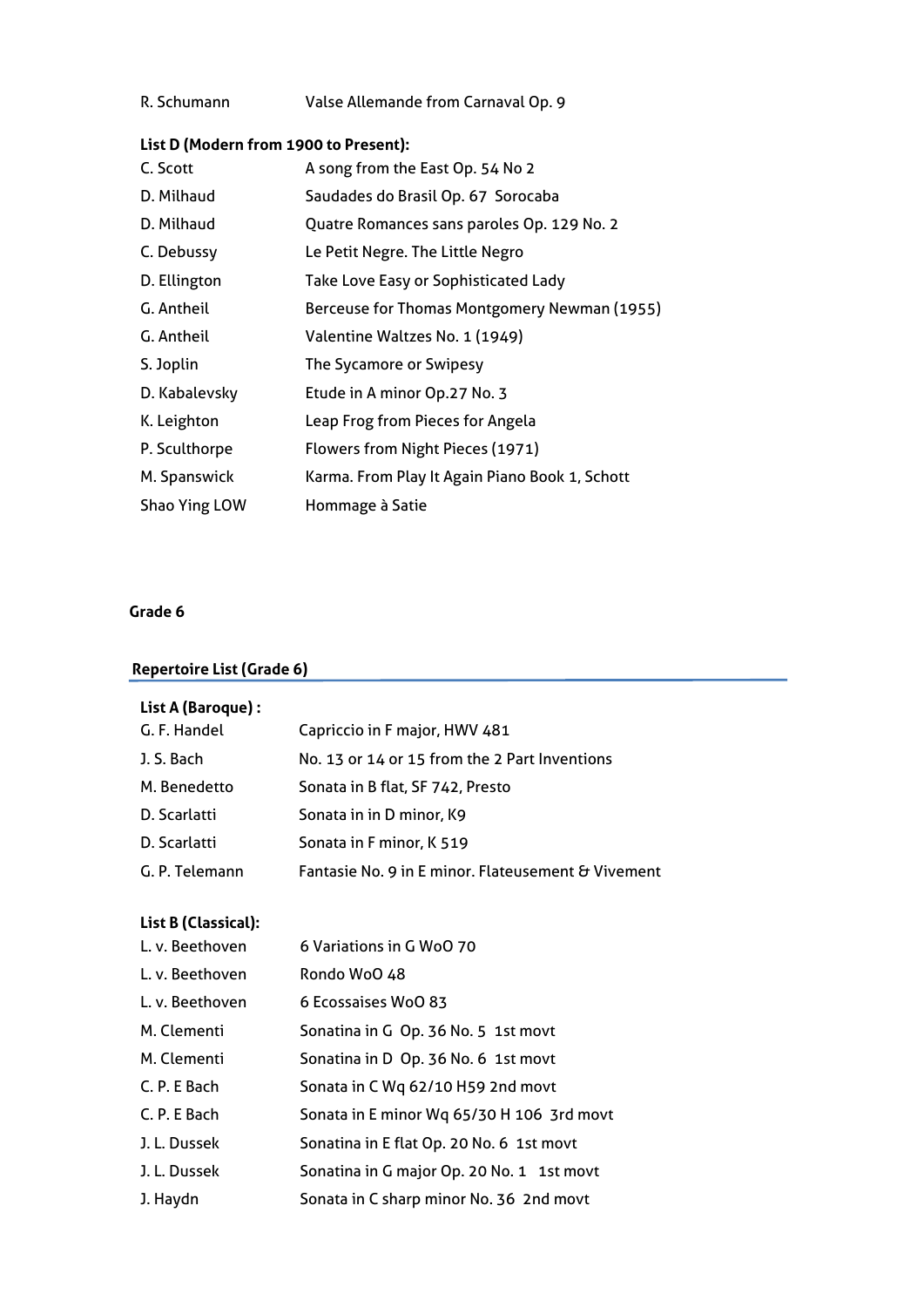| J. Haydn     | Sonata in E minor No. 34 3rd movt     |
|--------------|---------------------------------------|
| W. A. Mozart | Sonata in B flat K570 2nd movt        |
| W. A. Mozart | Sonata in E flat K282 1st or 3rd movt |

## **List C (Romantic):**

| J. Brahms   | Either No. 2 or 15 From Waltzes Op. 39         |
|-------------|------------------------------------------------|
| F. Chopin   | Waltz in A minor B 150                         |
| F. Chopin   | Waltz in E major B 44                          |
| F. Chopin   | Waltz in E flat B 133                          |
| F. Chopin   | Prelude No. 6 Op. 28                           |
| F. Chopin   | Mazurka in G minor Op. 24 No. 1                |
| F. Chopin   | Mazurka in G minor Op. 67 No. 2                |
| F. Chopin   | Mazurka from Op. 68 Either No. 2 or 3          |
| F. Chopin   | Polonaise in G minor Bk. 1                     |
| R. Glière   | No. 1 from the Twelve Sketches Op. 47          |
| E. Grieg    | Arietta Op. 12 No. 1                           |
| F. Liszt    | No. 1 from 5 Ungarische Volkslieder S245       |
| R. Schumann | Rundgesang Op. 68 No. 22                       |
| R. Schumann | Erinnerung Op. 68 No. 28                       |
| R. Schumann | Mignon Op. 68 No. 35                           |
| R. Schumann | Hasche- Mann from Kinderscenen Op. 15          |
| R. Schumann | Wichtige Begebenheit from Kinderscenen Op. 15  |
| J. Sibelius | Impromptu No. 4 from 6 Impromptus Op. 5 (1893) |
| J. Sibelius | Sonatina No. 2 in E major Op. 67 1st movt      |

## **List D (Modern from 1900 to Present):**

| <b>B.</b> Bartók | Free Variations No. 140 from Mikrokosmos Bk. 6        |
|------------------|-------------------------------------------------------|
| C. Corea         | Children's Song No. 7                                 |
| E. Satie         | Gymnopedie No. 1                                      |
| G. Gershwin      | Who Cares? From 18 song Hits arranged by the composer |
| G. Ligeti        | Musica ricercata IV (1951/53)                         |
| D. Kabalevsky    | A Warlike Dance Op. 27 No. 19                         |
| D. Kabalevsky    | No. 2 or 15 from the Preludes Op. 38                  |
| L. Bernstein     | No. 7 from Seven Anniversaries (1943)                 |
| P. Sculthorpe    | Snow & Moon from Night Pieces (1971)                  |
| S. Prokofiev     | No. 1 from the Vision Fugitives Op. 22                |
| S. Prokofiev     | Tales of the Old Grandmother Op. 31 No. 1             |
| H. Villa-Lobos   | No. 2 from Second Suite for Children (1913)           |
| M. Spanswick     | China Doll. From No Words Necessary, Schott           |
| Shao Ying LOW    | The Stream                                            |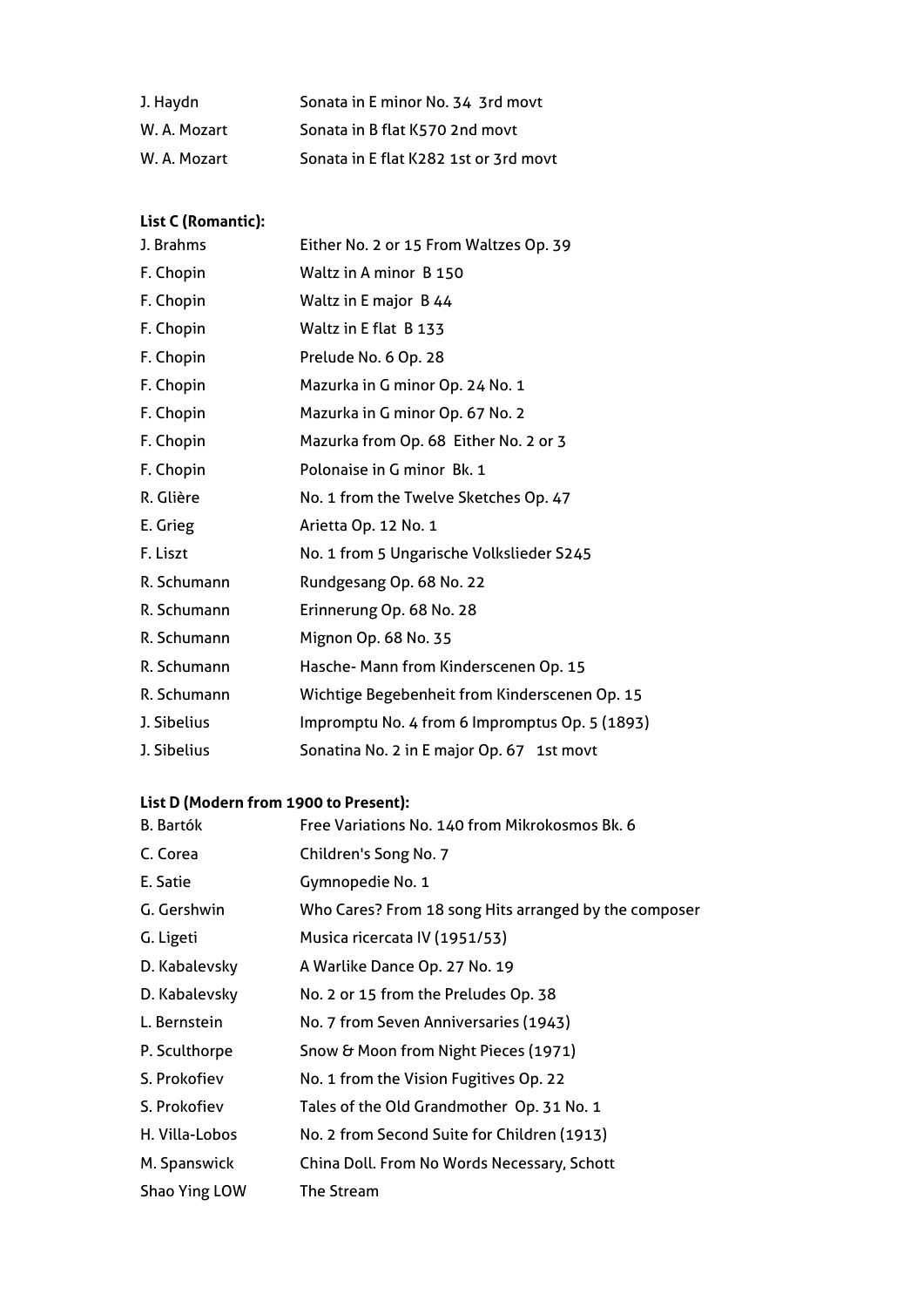## **Grade 7**

## **Repertoire List (Grade 7)**

| List A (Baroque) : |                                       |
|--------------------|---------------------------------------|
| G. F. Handel       | Allegro from Suite in F major HWV 427 |
| G. F. Handel       | Capriccio in G minor, HWV 483         |
| J. S. Bach         | Any one 3 part Inventions             |
| D. Scarlatti       | Sonata in E major K380                |
| D. Scarlatti       | Sonata in E minor K 263               |
| D. Scarlatti       | Sonata in D major, K 491              |

## **List B (Classical):**

| L. v. Beethoven | Bagatelle in A flat Op. 33 No. 7            |
|-----------------|---------------------------------------------|
| L. v. Beethoven | Bagatelle in G, Op. 126 No. 2               |
| M. Clementi     | Sonata in G, 2nd movt Rondo Op. 25 No. 2    |
| M. Clementi     | Sonata in D, 3rd movt Rondo Op. 25 No. 3    |
| C. P. E. Bach   | Sonata in F minor, Wq.57/6 (H.173) 3rd movt |
| J. Haydn        | Sonata in B minor No. 47 3rd movt           |
| J. Haydn        | Sonata in E flat No. 43 3rd movt            |
| J. C. F. Bach   | Sonata in G, No. 1 Op. 5 1st movt           |
| W. A. Mozart    | A Little Jig K 574                          |
| W. A. Mozart    | Sonata in B flat 570 3rd movt               |
| W. A. Mozart    | Sonata in E flat K282 2nd movt              |
| W. A. Mozart    | Sonata in G, K 283 3rd movt                 |
| F. Schubert     | Scherzo No. 1 in B flat D 593               |
| F. Schubert     | 6 Moment Musicaux Op. 94 No. 6              |

| J. Brahms   | No. 10 & 11 from Waltzes Op. 39               |
|-------------|-----------------------------------------------|
| F. Chopin   | Waltz in F minor Op. 70 No. 2                 |
| F. Chopin   | Prelude No. 13 in F sharp Op. 28              |
| F. Chopin   | Nocturne in G minor Op. 15 No. 3              |
| F. Chopin   | Mazurka in A minor Op.67 No. 4                |
| E. Nazareth | Faceira Valsa. From Brazilian Tangos & Dances |
| G. Fauré    | Prelude No. 7 Op. 103                         |
| R. Glière   | Either No. 2 or 9 from the 12 Sketches Op. 47 |
| E. Grieg    | Little Children Op. 66 No. 17                 |
| E. Grieg    | Puck Op. 71 No. 3                             |
| E. Grieg    | Scherzo-Impromptu Op. 73 No. 2                |
| J. Field    | Nocturne in E minor No. 9                     |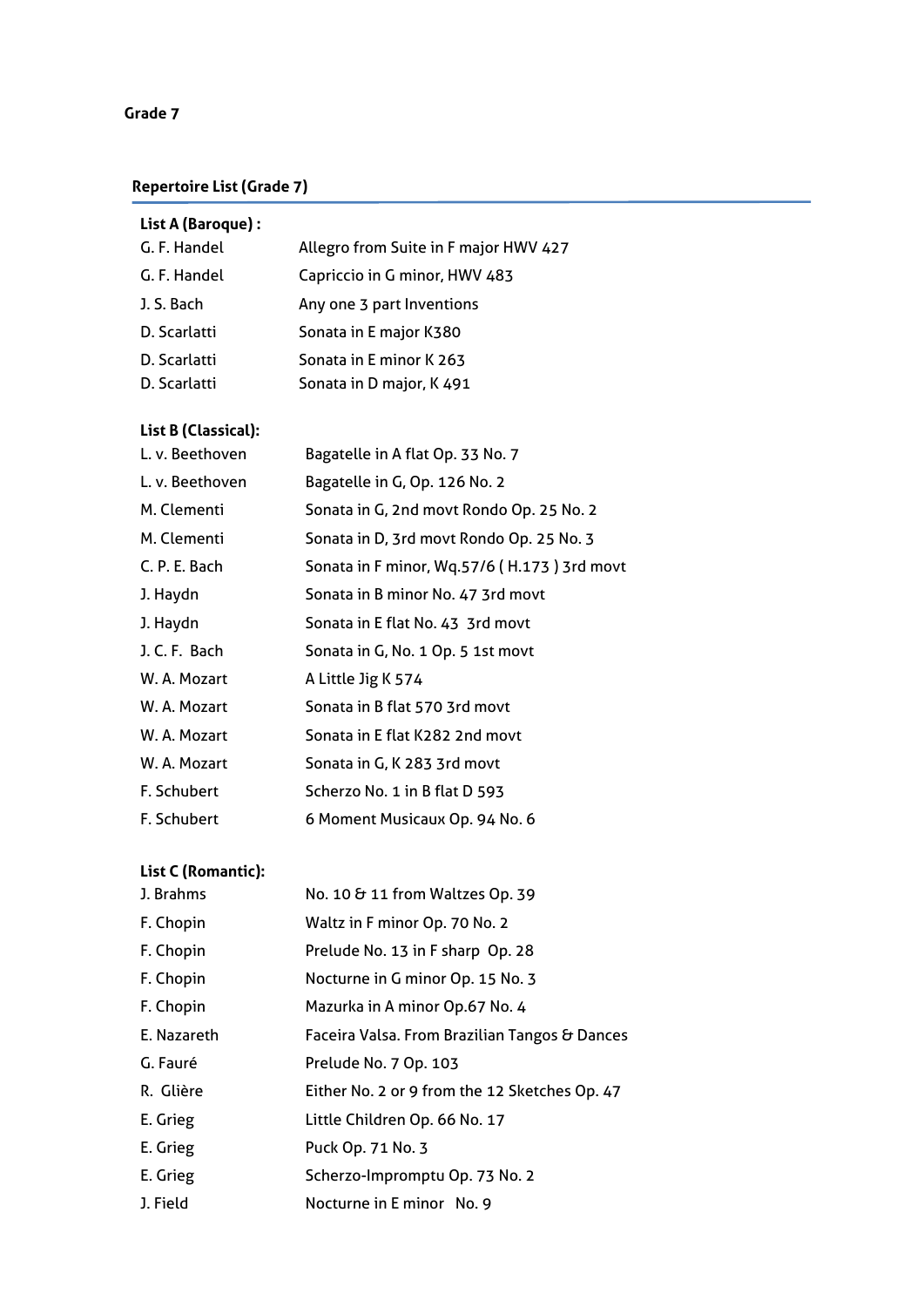- F. Mendelssohn Lied Ohne Worte Op. 19 No. 2
- R. Schumann Chiarina or Chopin or Promenade from Carnaval Op. 9
- R. Schumann Canon in B minor Op. 118 No. 2
- R. Schumann Kriegslied. Op. 68 No. 31
- A. Scriabin Prelude for left hand Op. 9 No. 1
- B. Smetana Idyla Op. 4 No. 2

## **List D (Modern from 1900 to Present):**

| A. Richardson    | Sonatina in F Op. 27 3rd movt                       |
|------------------|-----------------------------------------------------|
| <b>B.</b> Bartók | Bagpipe music No. 138 from Mikrokosmos bk 5         |
| A. Copland       | No. 1 from Four Piano Blues                         |
| A. Copland       | In Evening Air                                      |
| D. Milhaud       | Printemps 1er cahier Op. 25 No. 2                   |
| D. Brubeck       | <b>Crowd or Take Five</b>                           |
| E. Satie         | Le Piccadilly                                       |
| F. Mompou        | Cancion Y Danza No. 4                               |
| G. Gershwin      | <b>Either Merry Andrew or Promenade</b>             |
| P. Grainger      | Shepherd's Hey                                      |
| D. Kabalevsky    | Sonatina No. 2 Op. 13 1st or 3rd movt               |
| L. Bernstein     | For David Diamond from 4 Anniversaries 1948         |
| S. Prokofiev     | No. 1 from the Vision Fugitives Op. 22              |
| S. Prokofiev     | Father Lorenzo from The Romeo & Juliet Suite Op. 75 |
| D. Shostakovich  | Prelude No. 6 or 9 from Op. 34                      |
| M. Spanswick     | Spiralling. From No Words Necessary, Schott         |
| Wang Chenwei     | <b>Virtuous Heart</b>                               |
|                  |                                                     |

#### **Grade 8**

## **Repertoire List (Grade 8)**

| List A (Baroque): |                                                                 |
|-------------------|-----------------------------------------------------------------|
| J. S. Bach        | Prelude and Fugue in C minor BWV 847                            |
| J. S. Bach        | Prelude and Fugue in F minor BWV 881                            |
| J. S. Bach        | Prelude and Fugue in G major BWV 884                            |
| J. S. Bach        | Partita in B flat major BWV 825. Allemande, Sarabande and Gigue |
| J. S. Bach        | Partita in C minor BWV 826. Allemande, sarabande and Rondeau    |
| J. S. Bach        | Italian Concerto BWV 971. Andante and Presto                    |
| G. F. Handel      | Suite in E major HWV 430                                        |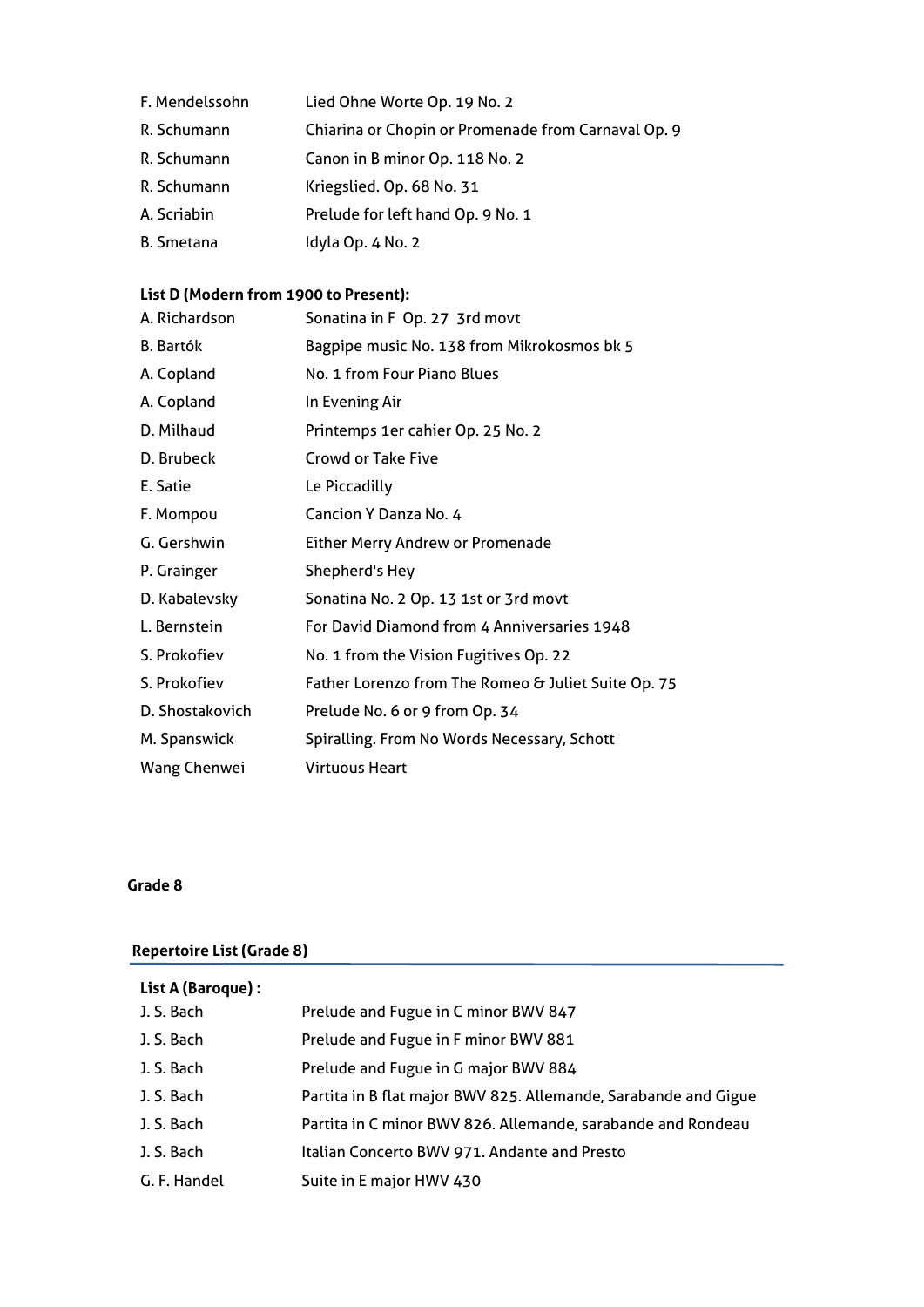| D. Scarlatti | Sonata K 30 in G minor       |
|--------------|------------------------------|
| D. Scarlatti | Sonata K 41 in D minor       |
| D. Scarlatti | Sonata K 46 in E major       |
| D. Scarlatti | Sonata K 513 in C major      |
| D. Scarlatti | Sonata K 545 in B flat major |

## **List B (Classical):**

| L. v. Beethoven | Sonata Op. 14 No. 2 2nd and 3rd movt          |
|-----------------|-----------------------------------------------|
| L. v. Beethoven | Sonata Op. 28 2nd and 3rd movt                |
| L. v. Beethoven | Rondo Op. 51 No. 1                            |
| L. v. Beethoven | 6 Variations in D major Op. 76                |
| M. Clementi     | Sonata in D major No. 3 Op. 25 2nd & 3rd movt |
| M. Clementi     | Sonata in D minor No. 3 Op. 40 2nd & 3rd movt |
| J. Haydn        | Sonata in C minor No. 20 2nd & 3rd movt       |
| J. Haydn        | Sonata in F major No. 23 2nd & 3rd movt       |
| J. Haydn        | Sonata in C major No. 50 2nd & 3rd movt       |
| W. A. Mozart    | Sonata K330 in C major 2nd & 3rd movt         |
| W. A. Mozart    | Sonata K570 in B flat major 2nd & 3rd movt    |
| W. A. Mozart    | Rondo in D major K485                         |
| W. A. Mozart    | 8 Variations in A major K 460                 |
|                 |                                               |

| J. Brahms      | Chaconne by J. S. Bach Study No. 5(for the LH only) |
|----------------|-----------------------------------------------------|
| J. Brahms      | Ballade No. 4 Op. 10                                |
| J. Brahms      | Intermezzo No. 1 Op. 117                            |
| J. Brahms      | Intermezzo No. 3 Op. 119                            |
| F. Chopin      | Nocturne in F minor Op. 55 No. 1                    |
| F. Chopin      | Impromptu No. 1 in A flat Op. 29                    |
| F. Chopin      | Polonaise No. 1 in D minor Op. 71                   |
| F. Chopin      | Waltz in G flat Op. 70                              |
| F. Chopin      | Mazurkas in A minor Op. 59 No. 1                    |
| F. Chopin      | Prelude in A flat No. 17 Op. 28                     |
| F. Liszt       | Hungarian Rhapsody No. 3                            |
| F. Mendelssohn | Lieder ohne Worte Op. 38 No. 6                      |
| F. Mendelssohn | Lieder ohne Worte Op. 53 No. 1                      |
| S. Rachmaninov | Morceaux de Fantaisie Op. 3 Elegie                  |
| S. Rachmaninov | Nocturne No. 2 in F major                           |
| S. Rachmaninov | Prelude Op. 23 No. 4                                |
| F. Schubert    | Impromptu in C minor Op. 90 No. 1                   |
| F. Schubert    | Impromptu in A flat Op. 142 No. 2                   |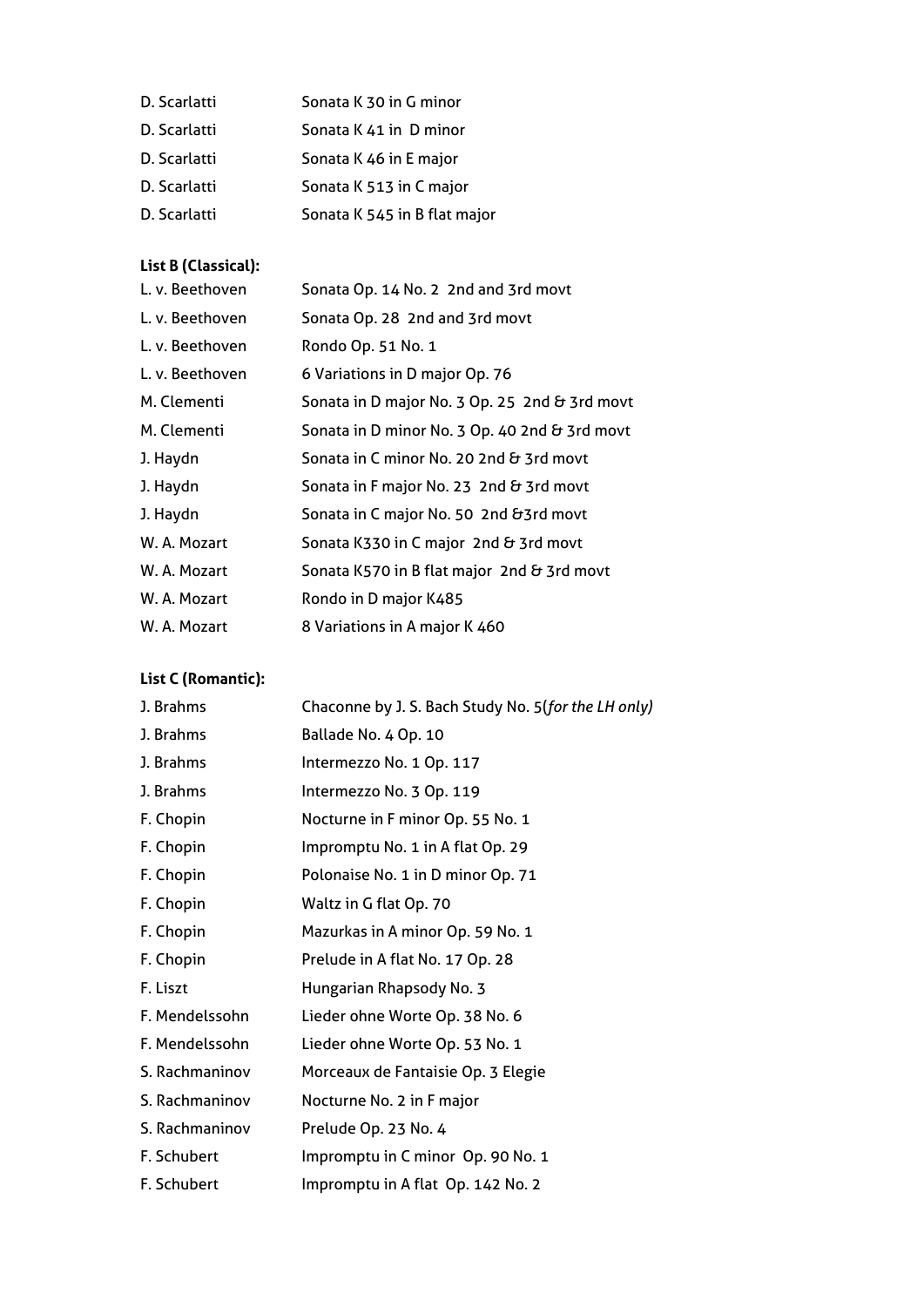- R. Schumann Vogel als Prophet from Waldszenen Op. 82
- R. Schumann Jagdlied from Waldszenen Op. 82
- R. Schumann Romance No. 3 Op. 28
- P. I. Tchaikovsky Romance Op. 5
- P. I. Tchaikovsky The Seasons Op. 37a Barcarolle

## **List D (Modern from 1900 to Present):**

| <b>B.</b> Bartók | any one of the 6 Bulgarian dances from Mikrokosmos                     |
|------------------|------------------------------------------------------------------------|
| C. Debussy       | Passepied from Suite Bergamasque                                       |
| C. Debussy       | Reverie                                                                |
| C. Debussy       | The snow is dancing or Golliwog's cake-walk from The Children's Corner |
| G. Gershwin      | Any one from the 3 Preludes                                            |
| A. Ginastera     | No. 11 from the 12 American Preludes                                   |
| P. Grainger      | <b>Country Gardens</b>                                                 |
| D. Kabelevsky    | Prelude Op. 38 No. 6                                                   |
| M. Ravel         | Rigaudon from Le tombeau de Couperin                                   |
| A. Schoenberg    | Any 2 pieces from Op. 23                                               |
| Shao Suan LOW    | Nocturne in D flat                                                     |
| Shao Ying LOW    | <b>Étude in Contrary Motion</b>                                        |
| Wang Chenwei     | Date Toccata                                                           |
|                  |                                                                        |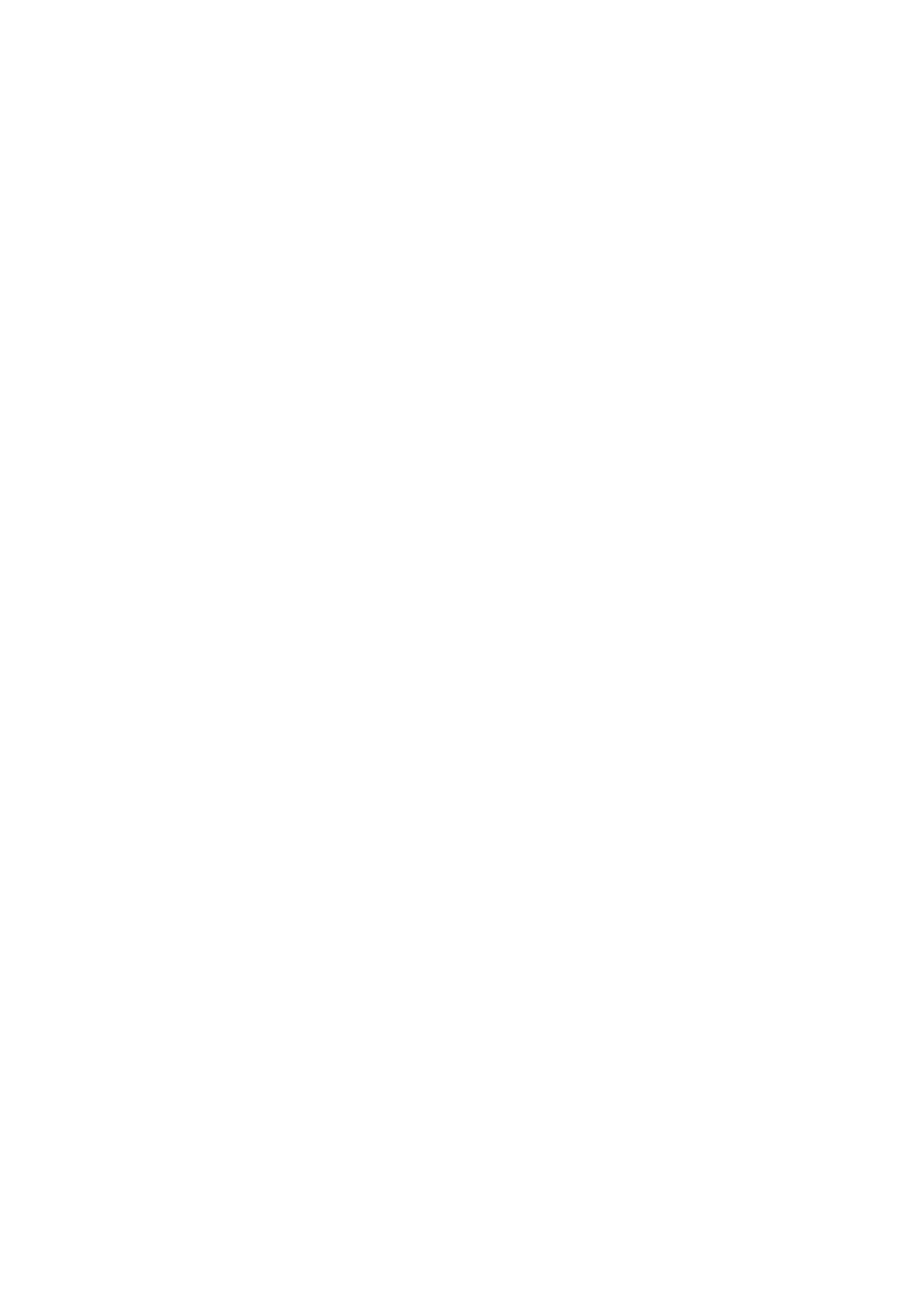## **Dip. IPVAEB Repertoire List**

| I. Albéniz       | Anyone or more from Iberia                              |
|------------------|---------------------------------------------------------|
| C-V. Alkan       | Any two or more Etudes from Op. 35                      |
| C-V. Alkan       | Rondeau Chromatique Op. 12a                             |
| C-V. Alkan       | Any Grande Sonatas from Op. 33                          |
| C-V. Alkan       | Concerto da camera No. 2 in C sharp minor               |
| J. S. Bach       | Anyone or more 48 Prelude & Fugues from book one or two |
| J. S. Bach       | Anyone of the six Partitas                              |
| J. S. Bach       | Anyone of the English/ French Suites                    |
| J. S. Bach       | Chromatic Fantasia and Fugue in D minor                 |
| J. S. Bach       | <b>Italian Concerto</b>                                 |
| J. S. Bach       | Anyone of the seven Toccatas                            |
| M. Balakireff    | The Lark                                                |
| M. Balakireff    | Islamey                                                 |
| S. Barber        | <b>Excursions</b>                                       |
| S. Barber        | Sonata Op. 26                                           |
| <b>B.</b> Bartók | <b>Rumanian Folk Dances 1915</b>                        |
| <b>B.</b> Bartók | Three Etudes Op. 18 1918                                |
| <b>B.</b> Bartók | Sonata                                                  |
| <b>B.</b> Bartók | Out of Doors 1926                                       |
| <b>B.</b> Bartók | Suite Op. 14                                            |
| <b>B.</b> Bartók | Six Bulgarian Dances from Mikrokosmos                   |
| L. v. Beethoven  | Any 32 Sonatas (except Op. 49 No. 1 & 2)                |
| L. v. Beethoven  | 32 Variations in C minor WoO 80                         |
| L. v. Beethoven  | 32 Variations in C major Op. 120                        |
| L. v. Beethoven  | 6 Bagatelles Op. 126                                    |
| L. v. Beethoven  | Rondo in G major Op. 51 No. 2                           |
| L. v. Beethoven  | Rondo a Capriccio Op. 129                               |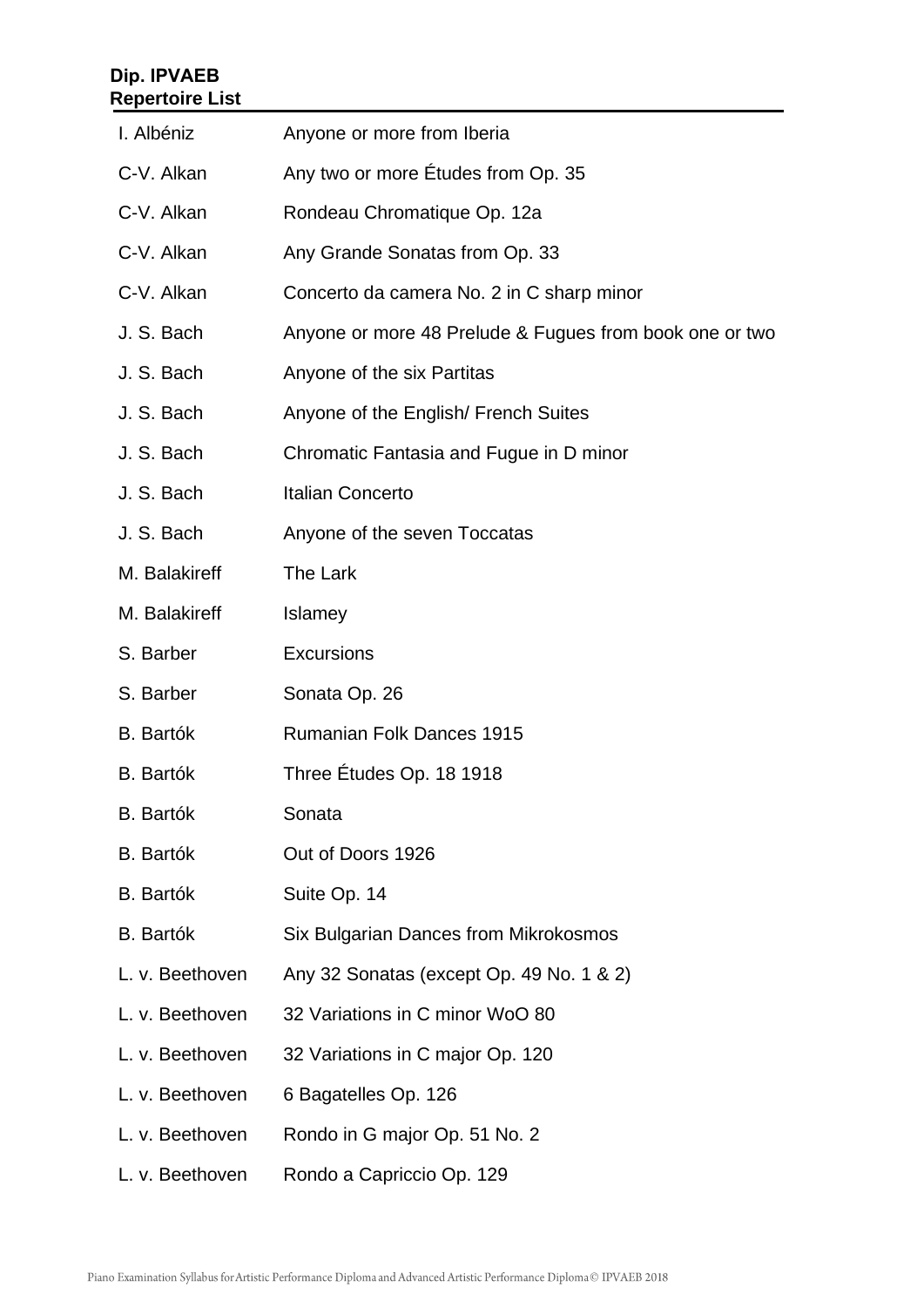| B-H. Paul         | Sonatina in A minor Op. 38(1946)                                |
|-------------------|-----------------------------------------------------------------|
| B-H. Paul         | 5 pieces for piano Op. 34                                       |
| L. Berkeley       | Six Preludes (1948)                                             |
| L. Berkeley       | Concert Study in E flat Op 48 No. 2                             |
| A. Berg           | Sonata Op. 1                                                    |
| L. Bernstein      | <b>Four Anniversaries 1948</b>                                  |
| L. Bernstein      | Touches, chorale, 8 Variations, and Coda                        |
| E. Bloch          | Sonata 1935                                                     |
| F. Bridge         | Capriccio in F sharp minor                                      |
| F. Bridge         | <b>Three Sketches</b>                                           |
| F. Bridge         | The Hour Glass                                                  |
| <b>B.</b> Britten | Holiday Diary 1934                                              |
| F. Busoni         | Fantasia Contrapuntistica                                       |
| F. Busoni         | Toccata and Fugue in D minor                                    |
| F. Busoni         | Chaconne in D minor                                             |
| J. Brahms         | Any Sonatas                                                     |
| J. Brahms         | Scherzo in E flat minor Op. 4                                   |
| J. Brahms         | 16 Waltzes Op. 39                                               |
| J. Brahms         | Variations and Fugue on Handel Op. 24                           |
| J. Brahms         | Variations on Paganini Op. 35 either Bk 1 or 2                  |
| J. Brahms         | Any two or more pieces from Op. 76, 79, 116, 117, 118 or<br>119 |
| D. Brubeck        | Everybody's Jumpin' & Castilian Blues                           |
| R. Casadesus      | Toccata 1950                                                    |
| A. Casella        | Toccata Op. 6                                                   |
| A. Casella        | Sarabande 1908                                                  |
| A. Casella        | Sonatina (1916)                                                 |
| E. Carter         | Sonata (1945-1946)                                              |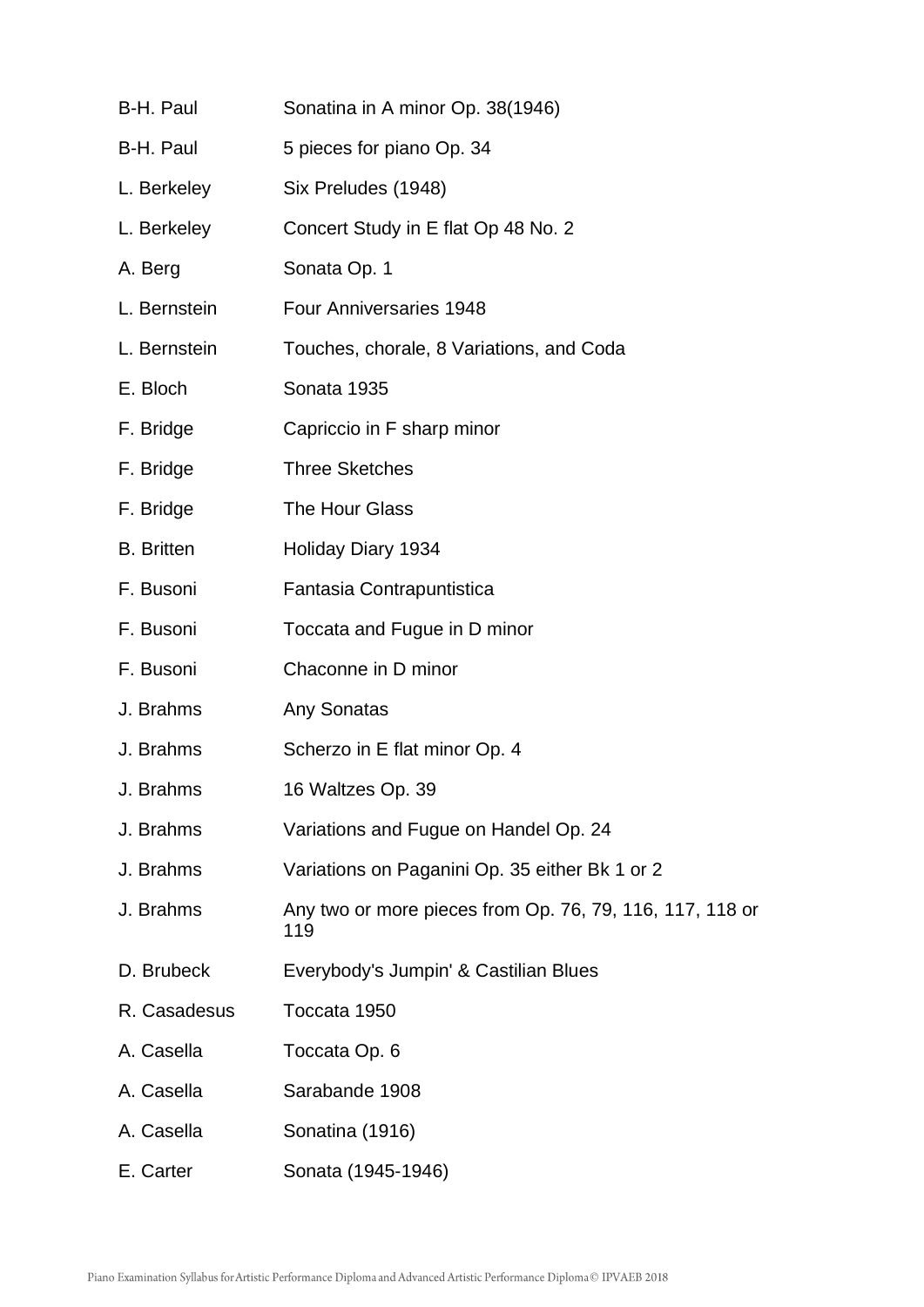| E. Chabrier  | Any two or more from Pieces Pittoresques                    |
|--------------|-------------------------------------------------------------|
| C. Chaminade | Automne                                                     |
| C. Chaminade | Toccata                                                     |
| C. Chaminade | La fileuse                                                  |
| F. Chopin    | Any one or more Waltzes                                     |
| F. Chopin    | Any one or more Nocturnes                                   |
| F. Chopin    | Preludes Op. 28 complete                                    |
| F. Chopin    | Any two or more Etudes from Op. 10 or 25                    |
| F. Chopin    | Any one or more of 4 Ballades                               |
| F. Chopin    | Any one or more of Scherzos                                 |
| F. Chopin    | Fantasy in F minor Op. 49                                   |
| F. Chopin    | Any one or more Impromptus                                  |
| F. Chopin    | Any one or more of Polonaises                               |
| F. Chopin    | Any one set of Mazurkas from Op. 17, 24, 33, 41, 50, 56, 59 |
| F. Chopin    | Any one of the Sonatas                                      |
| F. Chopin    | Bolero Op. 19                                               |
| F. Chopin    | Tarantelle Op. 43                                           |
| F. Chopin    | Allegro de Concert Op. 46                                   |
| F. Chopin    | Any one of the Rondos                                       |
| F. Chopin    | Berceuse Op. 57                                             |
| F. Chopin    | Barcarolle Op. 60                                           |
| F. Chopin    | Andante Spianato and Grande polonaise Op. 22                |
| M. Clementi  | Any one sonatas                                             |
| A. Copland   | Scherzo Humoristique                                        |
| A. Copland   | Piano Variations (1930)                                     |
| A. Copland   | Sonata (1939-1941)                                          |
| A. Copland   | <b>Four Piano Blues</b>                                     |
| A. Copland   | Passacaglia (1922)                                          |
|              |                                                             |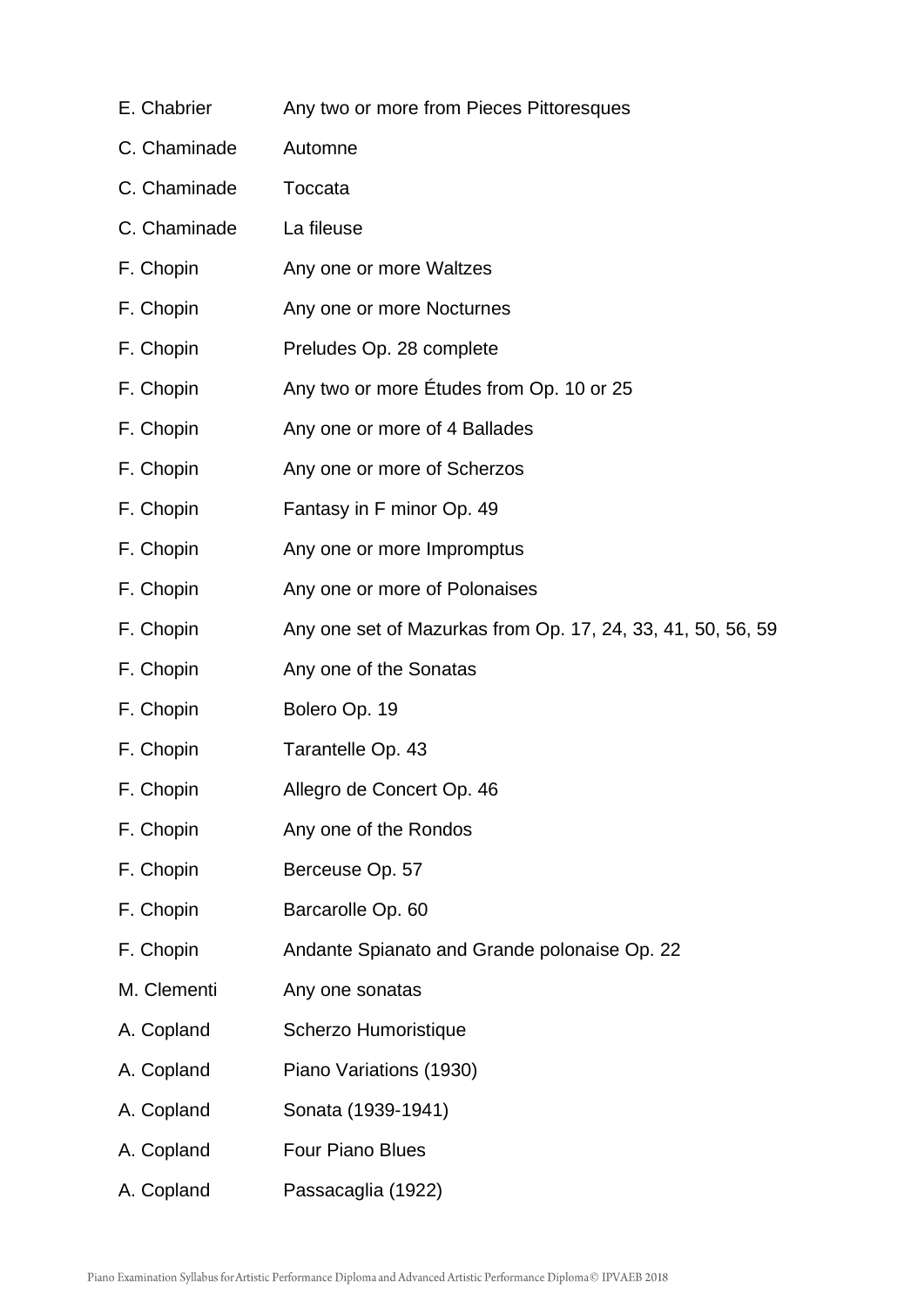| C. Debussy  | Suite Bergamasque complete                                |
|-------------|-----------------------------------------------------------|
| C. Debussy  | Suite pour Le piano complete                              |
| C. Debussy  | L' Isle Joyeuse                                           |
| C. Debussy  | One or more from Estampes (1903)                          |
| C. Debussy  | Any one or more from the Images                           |
| C. Debussy  | Children's Corner (1908) complete                         |
| C. Debussy  | Any two or more Preludes from Bk 1 or 2                   |
| C. Debussy  | Any two or more from 12 Études (1915)                     |
| D. Joio     | Suite for piano                                           |
| D. Joio     | Two concert Études                                        |
| D. Joio     | Any Sonatas                                               |
| D. Joio     | Nocturne in F sharp minor                                 |
| E. Dohnanyi | Any one or more Rhapsodies Op. 11                         |
| E. Dohnanyi | Any one or more concert Études Op. 28                     |
| E. Dohnanyi | Ruralia Hungarica Op. 32a                                 |
| E. Dohnanyi | <b>Concert Transcription Waltz from Delibes's "Naila"</b> |
| G. Fauré    | Barcarolle No. 5 Op. 66                                   |
| G. Fauré    | Impromptu No. 4 Op. 91                                    |
| G. Fauré    | Impromptu No. 5 Op. 102                                   |
| G. Fauré    | Nocturne No. 1 Op. 33                                     |
| G. Fauré    | Nocturne No. 6 Op. 63                                     |
| G. Fauré    | Nocturne No. 7 Op. 74                                     |
| G. Fauré    | Nocturne No. 13 Op. 119                                   |
| G. Fauré    | Any two or more Preludes from Op. 103                     |
| C. Franck   | Prelude, Chorale and Fugue                                |
| C. Franck   | Prelude, Aria and Finale                                  |
| C. Franck   | Prelude, Fugue and Variation                              |
| A. Glazunov | Concert Study in C major Op. 31 No. 1                     |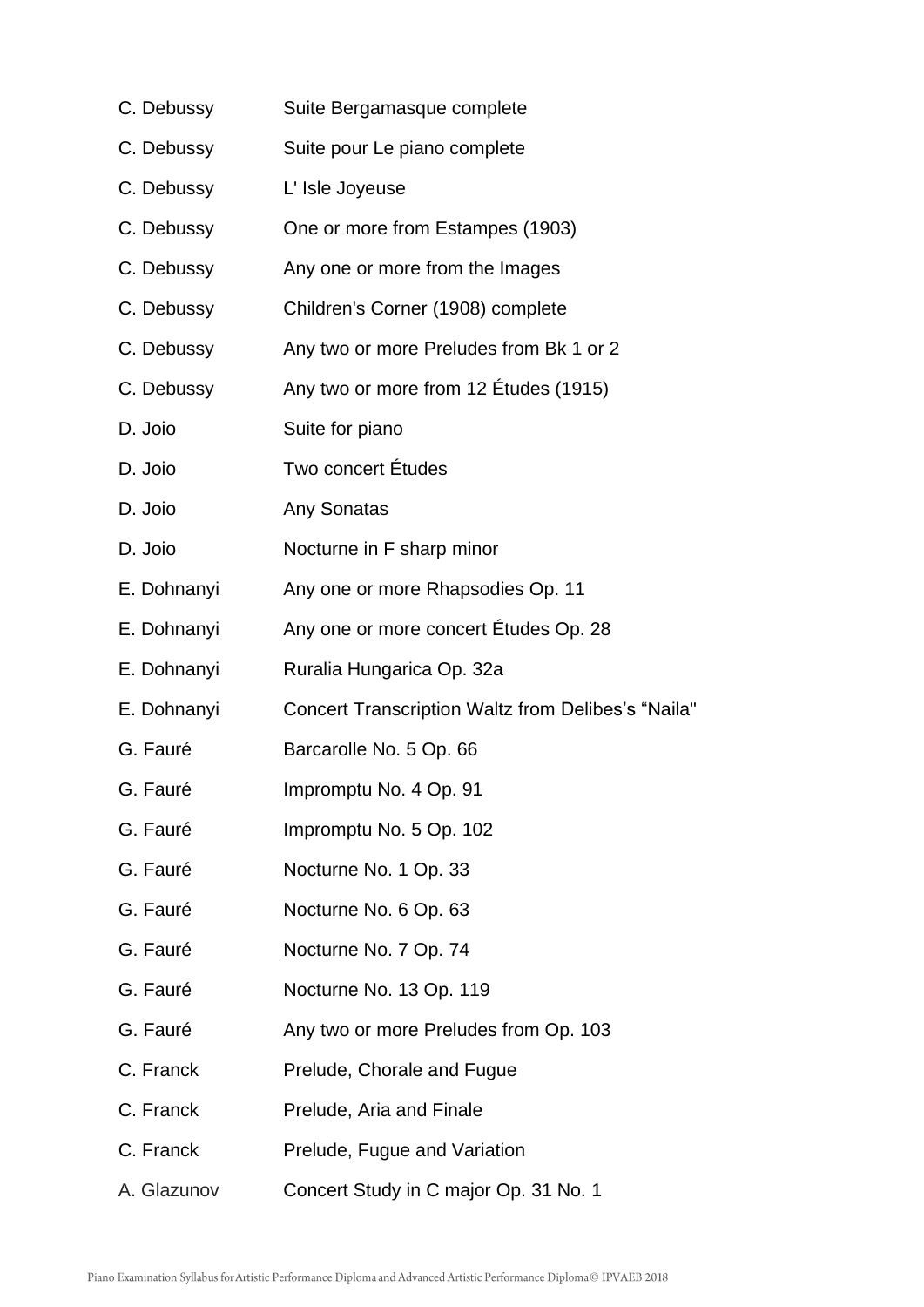| A. Glazunov      | Prelude and Fugue in E minor                   |
|------------------|------------------------------------------------|
| A. Glazunov      | Variations in F sharp minor Op. 72             |
| L. Godowsky      | Le Cygne (Saint Saens)                         |
| L. Godowsky      | Any two or more of Chopin Étude transcriptions |
| L. M. Gottschalk | Le Banjo and Bamboula                          |
| E. Granados      | Any one or more from Goyescas                  |
| E. Granados      | Allegro de concierto                           |
| G. Gershwin      | Rhapsody in Blue (original piano version)      |
| G. Gershwin      | 3 Preludes Complete                            |
| P. Grainger      | Molly on the Shore                             |
| P. Grainger      | To a Nordic Princess                           |
| P. Grainger      | In Dahomey                                     |
| P. Grainger      | Shepherd's Hey                                 |
| A. Ginastera     | Suite de Danzas criollas                       |
| A. Ginastera     | Danzas Argentinas Op. 2                        |
| A. Ginastera     | Any two or more from 12 American Preludes      |
| E. Grieg         | Sonata in E minor Op. 7                        |
| E. Grieg         | <b>Ballade Op .24</b>                          |
| G. F. Handel     | Suite No. 5 in E major                         |
| G. F. Handel     | Suite No. 7 in G minor                         |
| G. F. Handel     | Suite No. 8 in F minor                         |
| J. Haydn         | Variations in F minor                          |
| J. Haydn         | Any sonatas                                    |
| P. Hindemith     | Suite Op. 26                                   |
| P. Hindemith     | Any Sonatas                                    |
| P. Hindemith     | Any one or more from Ludus Tonalis (1943)      |
| J. N. Hummel     | Any two from Bagatelles Op. 107                |
| J. N. Hummel     | Caprice in C Op. 49                            |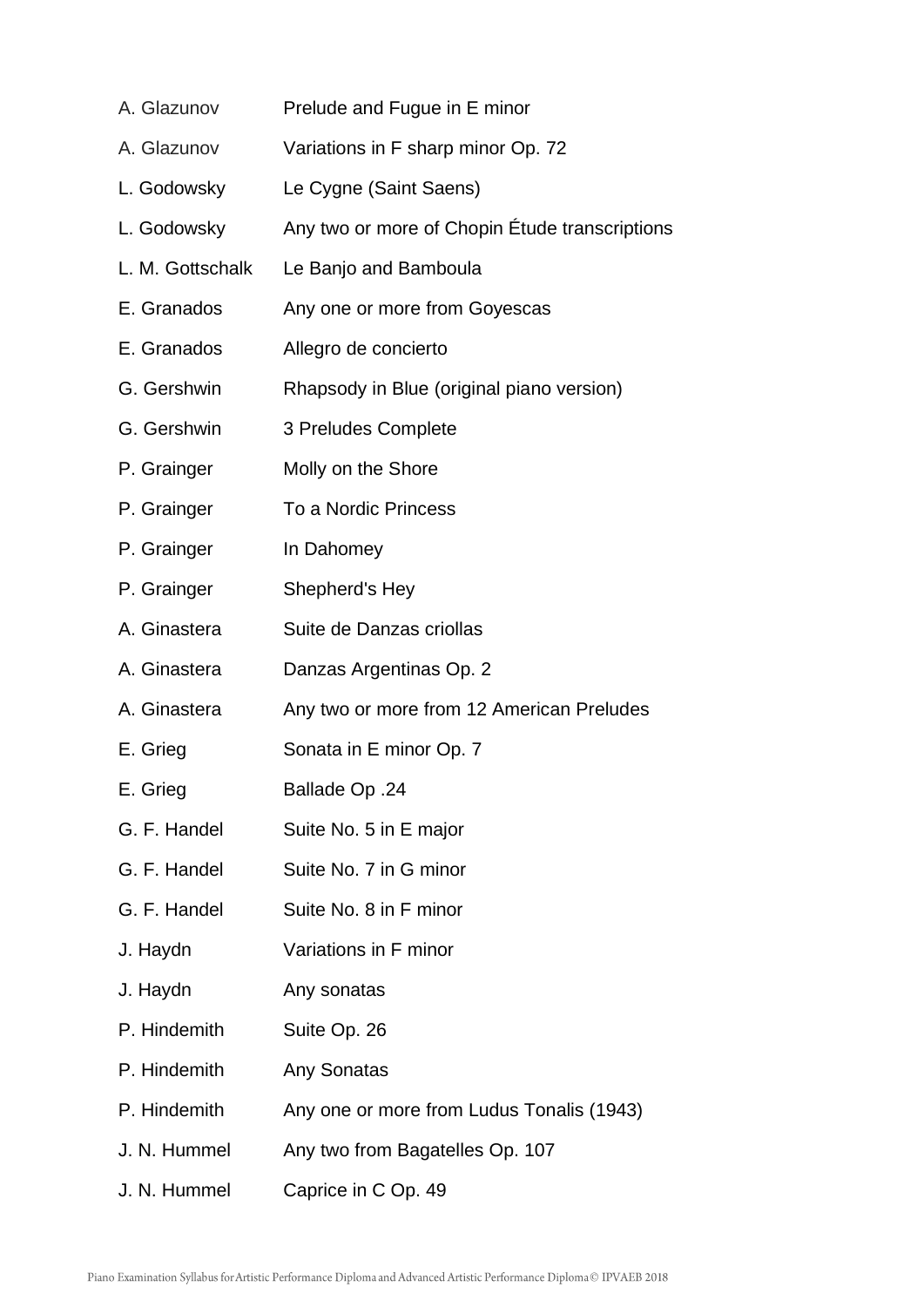| J. Ireland    | The Island Spell                               |
|---------------|------------------------------------------------|
| J. Ireland    | Ragamuffin                                     |
| J. Ireland    | Sarnia                                         |
| J. Ireland    | April                                          |
| J. Ireland    | <b>Amberley Wild Brooks</b>                    |
| J. Ireland    | Rhapsody                                       |
| J. Ireland    | Sonata                                         |
| L. Janacek    | Sonata 1905                                    |
| D. Kabalevsky | Sonata No 2 in E flat major Op. 45             |
| D. Kabalevsky | Sonata No 3 in F major Op. 46                  |
| N. Kapustin   | Any two or more from 8 Jazz Études Op. 40      |
| N. Kapustin   | Variations Op. 41                              |
| N. Kapustin   | Sonata No. 9 Op. 78                            |
| N. Kapustin   | Sonata Op. 102 No. 12                          |
| S. Lyapunov   | Any two or more Études from Op. 11             |
| F. Liszt      | Anyone or more from Liebestraume               |
| F. Liszt      | Anyone of the Legends                          |
| F. Liszt      | <b>Mephisto Waltz</b>                          |
| F. Liszt      | Polonaise in E major                           |
| F. Liszt      | Anyone ballades                                |
| F. Liszt      | Anyone Hungarian Rhapsodies                    |
| F. Liszt      | Sonata in B minor                              |
| F. Liszt      | Any two or more from the Transcendental Études |
| F. Liszt      | Anyone or more from six Paganini Études        |
| F. Liszt      | Anyone from three concert Études               |
| F. Liszt      | Sonetto 104 del Petrarca                       |
| F. Liszt      | Sonetto 123 del Petrarca                       |
| F. Liszt      | Après une lecture de Dante                     |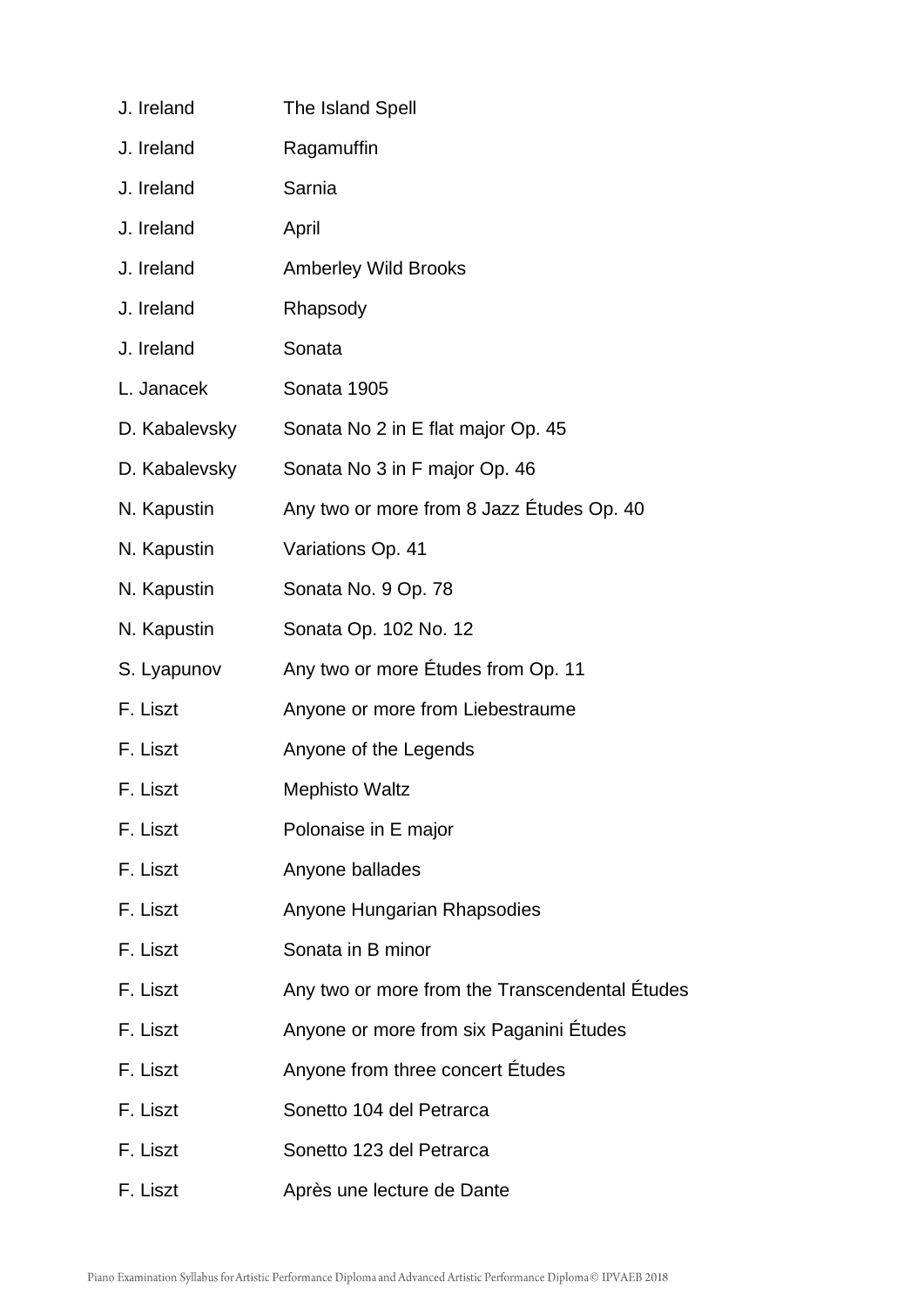| F. Liszt          | Any two or more or complete from either book. From    |  |
|-------------------|-------------------------------------------------------|--|
|                   | Annees de pelerinage.                                 |  |
| F. Liszt          | Rigoletto, Concert Paraphrase                         |  |
| F. Liszt          | Rhapsodie Espagnole                                   |  |
| F. Liszt          | Waldesrauschen                                        |  |
| F. Liszt          | Gnomenreigen                                          |  |
| F. Liszt          | Gounod Waltz from "Faust" - Opera Paraphrase          |  |
| E. MacDowell      | Six Poems Op. 31 (complete)                           |  |
| E. MacDowell      | Anyone or more from 12 Études Op. 46                  |  |
| <b>B.</b> Martinu | Sonata No. 1                                          |  |
| <b>B.</b> Martinu | Fantasie et Toccata                                   |  |
| N. Medtner        | Anyone sonatas                                        |  |
| N. Medtner        | Conte Op. 14 No. 2 in E minor                         |  |
| N. Medtner        | Conte Op. 20 No. 1 in B flat minor                    |  |
| F. Mendelssohn    | Capriccio in F sharp minor Op. 5                      |  |
| F. Mendelssohn    | Fantasia in F sharp minor Op. 28                      |  |
| F. Mendelssohn    | Variations Sérieuses Op. 54 in D minor                |  |
| F. Mendelssohn    | 3 Etudes Op. 104 (complete)                           |  |
| F. Mendelssohn    | Sonata in B flat Op. 106                              |  |
| F. Mendelssohn    | Andante & Rondo Capriccio Op. 14                      |  |
| F. Mendelssohn    | Anyone or more of Prelude & Fugue Op. 35              |  |
| M. Moszkowski     | Caprice Espagnol Op. 37                               |  |
| M. Moszkowski     | Tarantella in G flat major Op. 27 No. 2               |  |
| M. Moszkowski     | Étincelles Op. 36 No. 6                               |  |
| O. Messiaen       | Anyone or more from Vingt regards sur I' Enfant Jesus |  |
| D. Milhaud        | Sonata No. 1 (1916)                                   |  |
| D. Milhaud        | Four Sketches (1941)                                  |  |
| W. A. Mozart      | Anyone of the Sonatas                                 |  |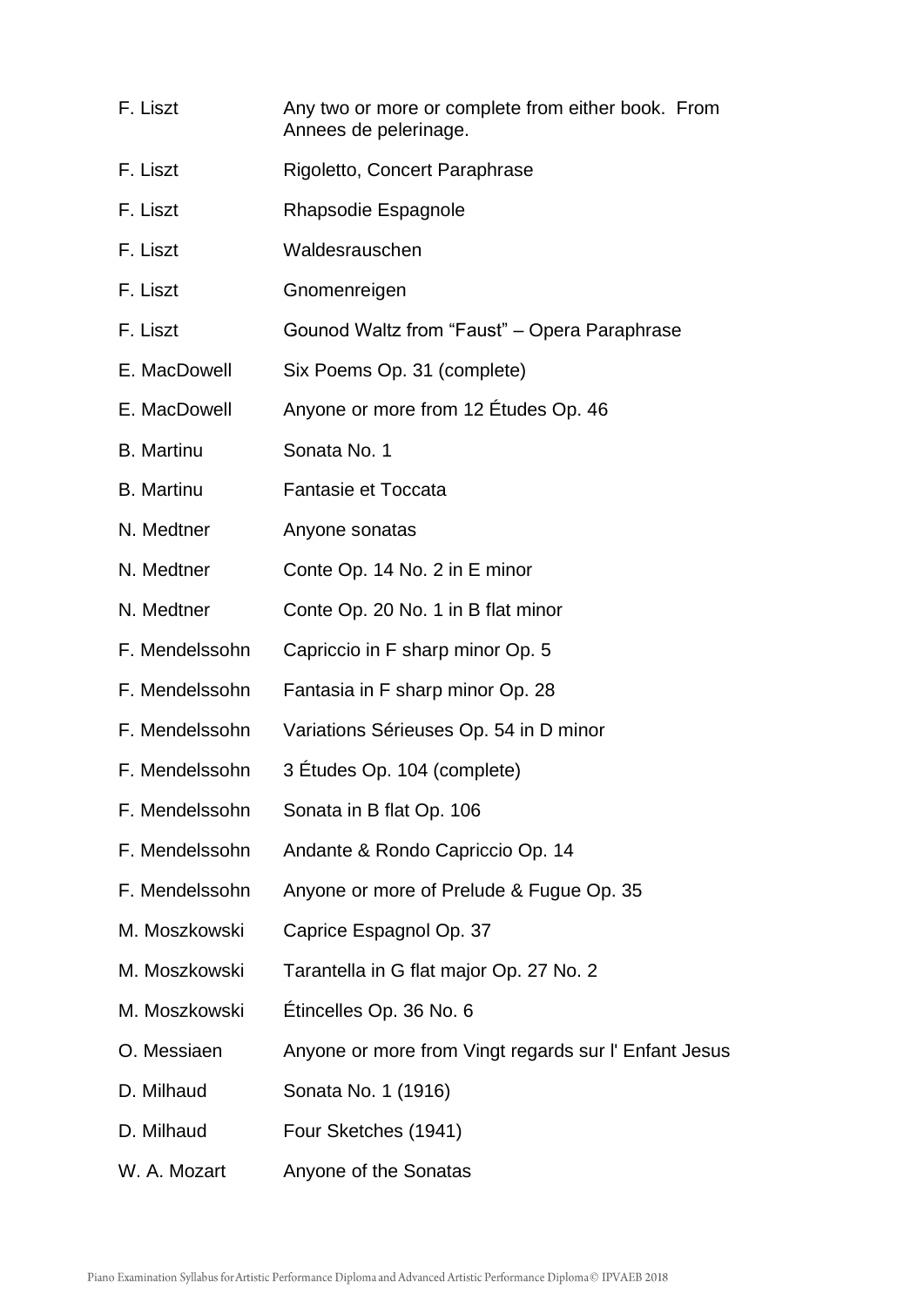W. A. Mozart Anyone of the Variations W. A. Mozart Fantasia in C minor K 396 W. A. Mozart Rondo in A minor K511 W. A. Mozart Adagio in B minor k 540 M. Mussorgsky Pictures from an Exhibition (complete) A. Piazzolla Suite para piano Op. 2 A. Piazzolla Sonata No. 1 Op. 7 (1945) A. Piazzolla Any two or more from 6 Tangos A. Piazzolla Tango Rhapsody F. Poulenc Suite in C F. Poulenc Trois Novellettes (complete) F. Poulenc Napoli Suite F. Poulenc Trois Pieces (complete) F. Poulenc Five Impromptus (complete) S. Prokofiev Toccata Op. 11 S. Prokofiev Anyone of the Sonatas S. Prokofiev Anyone or complete of 4 piano pieces Op. 4 S. Prokofiev Any two or complete from Romeo & Juliet Op. 75 S. Prokofiev Any 5 or complete of Visions Fugitives Op. 22 S. Prokofiev Thoughts Op. 62 (1933-1934) S. Rachmaninov Any two or more Preludes from Op. 23 S. Rachmaninov Any two or more Preludes from Op. 32 S. Rachmaninov Anyone of the Sonatas S. Rachmaninov Any two or more Études Tableaux Op. 33 S. Rachmaninov Any two or more Études Tableaux Op. 39 S. Rachmaninov Variations on a Theme of Corelli Op. 42 M. Ravel Gaspard de la nuit M. Ravel Sonatine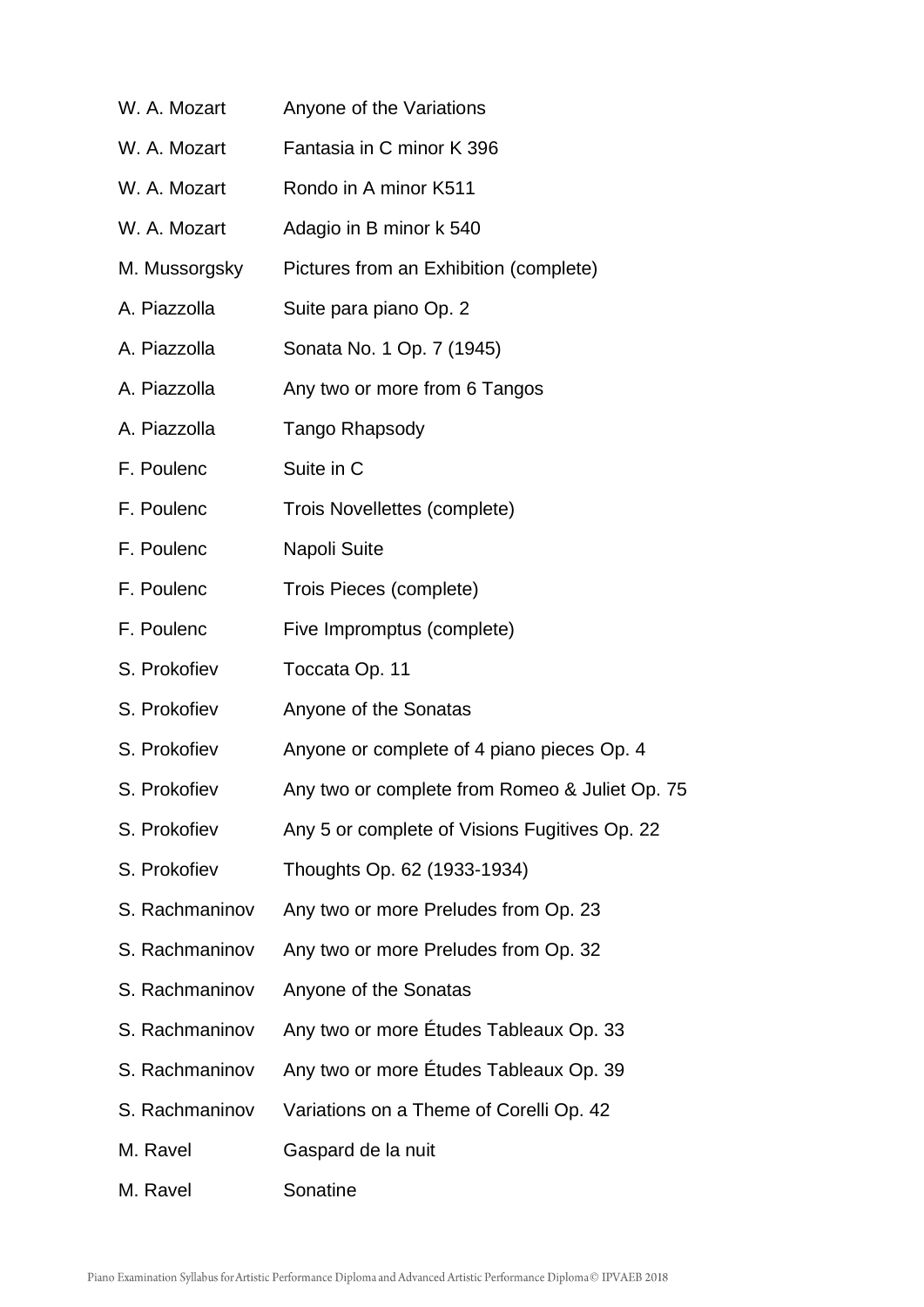| M. Ravel      | Jeux d'eau                             |
|---------------|----------------------------------------|
| M. Ravel      | Anyone or more from Miroirs            |
| M. Rosenthal  | Papillons                              |
| M. Rosenthal  | Theme & Variations                     |
| M. Rosenthal  | Carnaval de Vienne (Humoresque)        |
| M. Rosenthal  | Fantasie um Johann Strauss             |
| A. Rubinstein | Any two or more from Six Études Op. 23 |
| A. Rubinstein | Barcarolle in F minor Op. 30 No. 1     |
| F. Rzewski    | <b>Dreadful Memories</b>               |
| F. Rzewski    | Down by the Riverside                  |
| F. Rzewski    | <b>Winnsboro Cotton Mills</b>          |
| D. Scarlatti  | Any two or six contrasting Sonatas     |
| A. Schoenberg | 5 Pieces Op. 23                        |
| A. Schoenberg | Klavierstucke Op. 11                   |
| A. Schoenberg | Suite for piano Op. 25                 |
| F. Schubert   | Any two or complete Impromptus Op. 90  |
| F. Schubert   | Any two or complete Impromptus Op. 142 |
| F. Schubert   | Moments Musicaux Op. 94 Complete       |
| S F. Schubert | Fantasia in C major Op. 15             |
| F. Schubert   | Anyone Sonatas (no unfinished sonatas) |
| R. Schumann   | Kinderszenen Op. 15 (complete)         |
| R. Schumann   | Waldszenen Op. 82 (complete)           |
| R. Schumann   | Any one Sonatas                        |
| R. Schumann   | Fantasy in C major Op. 17              |
| R. Schumann   | Papillons Op. 2                        |
| R. Schumann   | Carnaval Op. 9                         |
| R. Schumann   | Fantasiestucke Op. 12 (complete)       |
| R. Schumann   | Symphonic Études Op. 13                |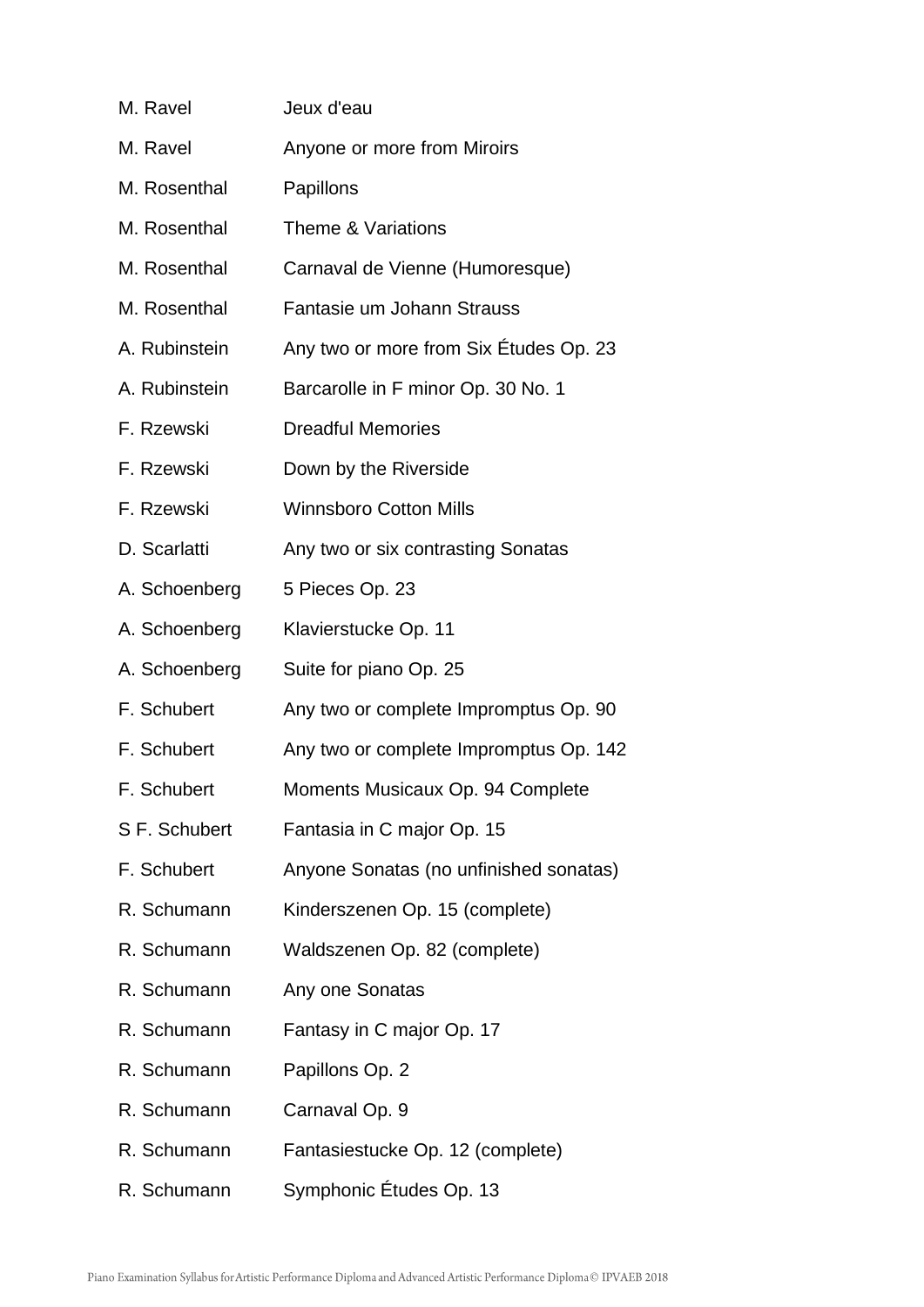R. Schumann Abegg Variations Op. 1 R. Schumann Any one or more Novelleten Op. 21 R. Schumann Kreislerriana Op. 16 R. Schumann Romanzen Op. 28 complete A. Scriabin Any three of 24 Preludes Op. 11 A. Scriabin Two Poems Op. 32 A. Scriabin Any one Sonatas A. Scriabin Polonaise Op. 21 A. Scriabin Vera la Flamme Op. 72 A. Scriabin Any two or more Études Op. 8 K. Serocki Suite of Preludes(complete) I. Stravinsky Four Études from the Stravinsky Piano Collection K. Szymanowski Any two or more from Études Op. 4 K. Szymanowski Any two contrasting two Mazurkas Op. 50 P. Sculthorpe Night Pieces P. Sculthorpe Mountains P. Sculthorpe Sonatina T. Takemitsu Any one or both Rain-Tree Sketches P. I. Tchaikovsky Theme & Variations in F Op. 19 No. 6 P. I. Tchaikovsky Dumka Op. 59 P. I. Tchaikovsky Sonata in G major P. I. Tchaikovsky The Seasons Op. 37. Any two contrasting Pieces M. Tippett Any one Sonatas J. Turina **Any two or more movts from Mujeres Espanolas Op. 17** J. Turina Danzas Fantasticas Op. 22 C. Vine Sonata No. 1 W. Carl Maria Any one Sonatas W. Carl Maria Rondo Brillante Op. 62